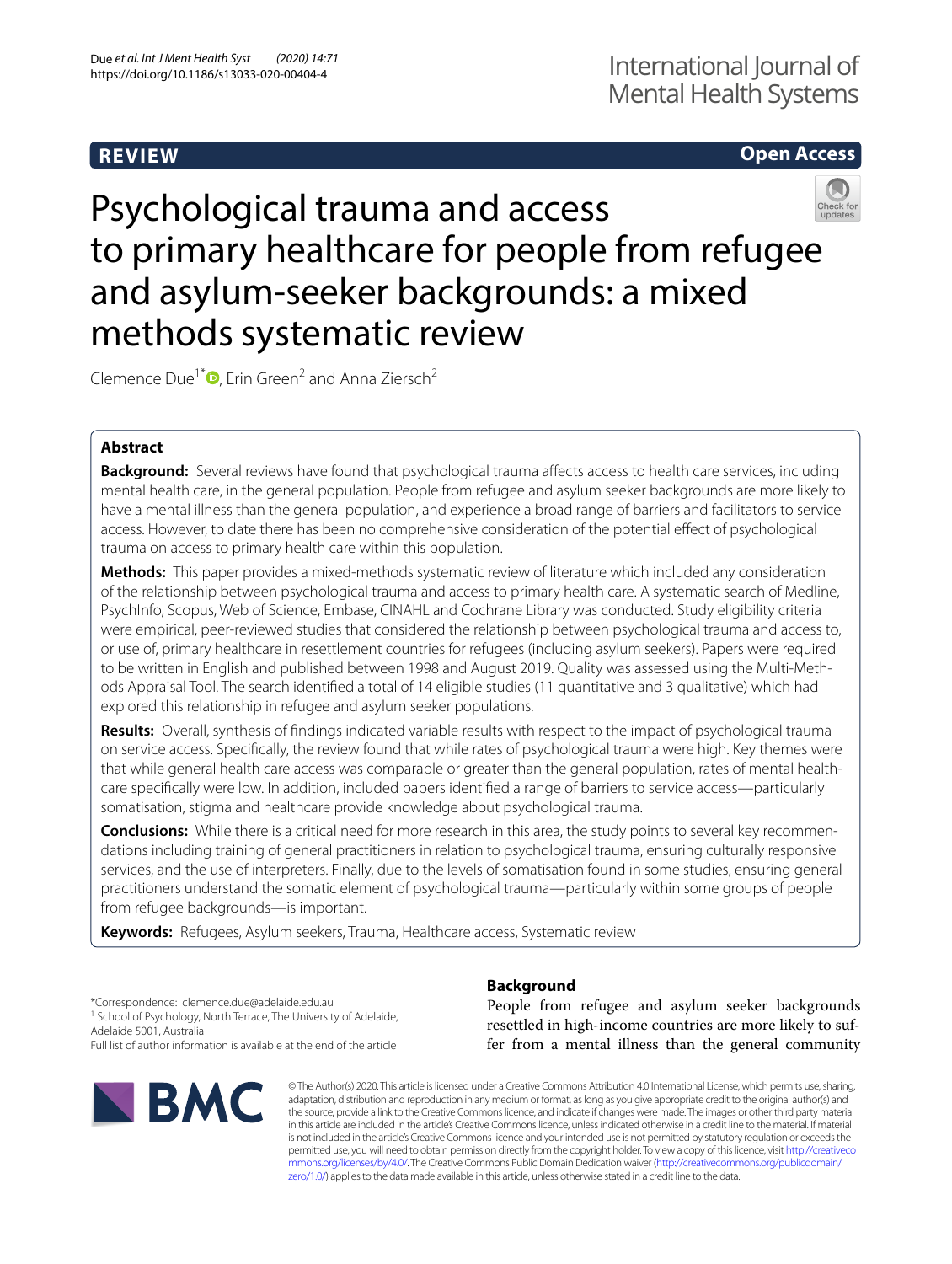due to a range of pre and post migration factors including experiences of war, torture, family separation, forced migration and resettlement in unfamiliar environments  $[1, 2]$  $[1, 2]$  $[1, 2]$  $[1, 2]$  $[1, 2]$ . This includes psychological trauma—most commonly diagnosed as post-traumatic stress disorder (PTSD)—with research indicating that people from refugee backgrounds are approximately 10 times more likely to experience psychological trauma than the general population [\[1](#page-16-0)]. In this context access to primary health care—including mental healthcare—is particularly critical for refugees and asylum seekers given its key preventative role and the fact that primary care often functions as a gateway to specialised services  $[3, 4]$  $[3, 4]$  $[3, 4]$ . Indeed, research indicates that pathways to mental healthcare for people with refugee and asylum seeker backgrounds can be complex and are often infuenced by both system structures and individual level help seeking preferences (e.g., for traditional healers) [[4\]](#page-16-3). In terms of defnitions, for the purposes of this paper, a broad approach was taken to primary healthcare, which included some mental healthcare services where it was clear that these were ofered by frontline services [\[5](#page-16-4)].

Evidence concerning best practice in interventions designed for psychological trauma is mixed, and this is particularly true for interventions when working with adults and children from refugee or asylum seeker backgrounds (hereafter 'refugees' [defned as those who have had their claims to asylum assessed and approved] except when referring specifcally to asylum seekers [defned as those who are currently displaced and seeking refugee status]) [[2\]](#page-16-1). In general, best practice care is considered to be holistic, community-oriented and culturally appropriate, with a view to building on strengths within individuals and communities rather than adopting a deficit based approach to treatment [[2\]](#page-16-1). Testimonial-based psychotherapy (e.g. narration of memories) or emotionfocussed therapies (e.g. emotion recognition and regulation) are generally considered to form an important part of any trauma informed intervention, and these forms of intervention require specialised skills and training [\[6](#page-16-5)[–8](#page-16-6)]. Overall, while informal and community supports should ideally form part of holistic care, engagement with the mental health system—or with trauma trained primary care workers—is a critical part of working with psychological trauma [[6\]](#page-16-5).

A range of barriers and facilitators of primary health care access have been identified for refugees. These include language requirements, cost, health and health system literacy, stigma (especially for mental health), availability of specialist services, training for health practitioners working with refugees, and the cultural appropriateness of care  $[4, 9-12]$  $[4, 9-12]$  $[4, 9-12]$  $[4, 9-12]$ . More broadly, there are several key models conceptualising factors associated with health care access, with defnitions of access varying across disciplines and researchers  $[13, 14]$  $[13, 14]$  $[13, 14]$  $[13, 14]$ . This review follows Penchansky [\[15\]](#page-17-3) in arguing that access can be conceived as the relationship between those who seek to access healthcare and the healthcare resources available to them. While not drawing upon a model specifcally, the paper also refects Levesque and colleagues [\[14](#page-17-2)] in viewing domains of access existing at both a service level (such as availability, afordability and appropriateness) and individual level (such as health beliefs and ability fnd or access services). In line with this, the term 'access is used in this paper to cover both the ability to access services in the frst place as well as rates of subsequent utilisation [[14\]](#page-17-2). However, an evidence gap exists in relation to whether psychological trauma has a specifc impact on primary health care service access and utilization for this population.

Research with the general population typically supports the argument that psychological trauma can afect health service access, including through trauma-specifc barriers [\[16](#page-17-4)], although fndings are mixed. Much of this research has been conducted with veterans, where PTSD has been associated with increased service access and use for mental health, with mixed fndings for physical health [\[17](#page-17-5)[–19\]](#page-17-6). However, it should be noted that these results may not be generalisable to either the general population or refugee populations due to the availability of specialised trauma services, the assistance with cost (e.g., compensation) available to veterans in most countries, and the fact that veterans are not seeking services in a new country. A systematic review of health service use predictors in people with PTSD found most included studies identifed increased service access and use for people with PTSD, although some studies found no relationship and others found an inverse relationship (specifcally, PTSD severity was associated with decreased use) [\[19](#page-17-6)]. Overall, the review found consistent evidence for increased mental health service use in women, people with longer trauma histories, and specifc PTSD diagnoses. None of the included studies focused on refugees. A review by Kantor and colleagues [[16\]](#page-17-4) focusing on barriers and facilitators to mental health service utilisation in trauma survivors found trauma-specifc factors did afect service access, particularly concerns about re-experiencing traumatic events, which resulted in lower service use. Other trauma-specifc barriers included concerns about stigma and psychological comorbidities (particularly depression). The only factor specific to refugees noted in this review was the use of interpreters, and the review did not comment on the link between psychological trauma and service use for refugees more broadly.

This paper therefore provides a systematic review of the literature that has explored the impact of psychological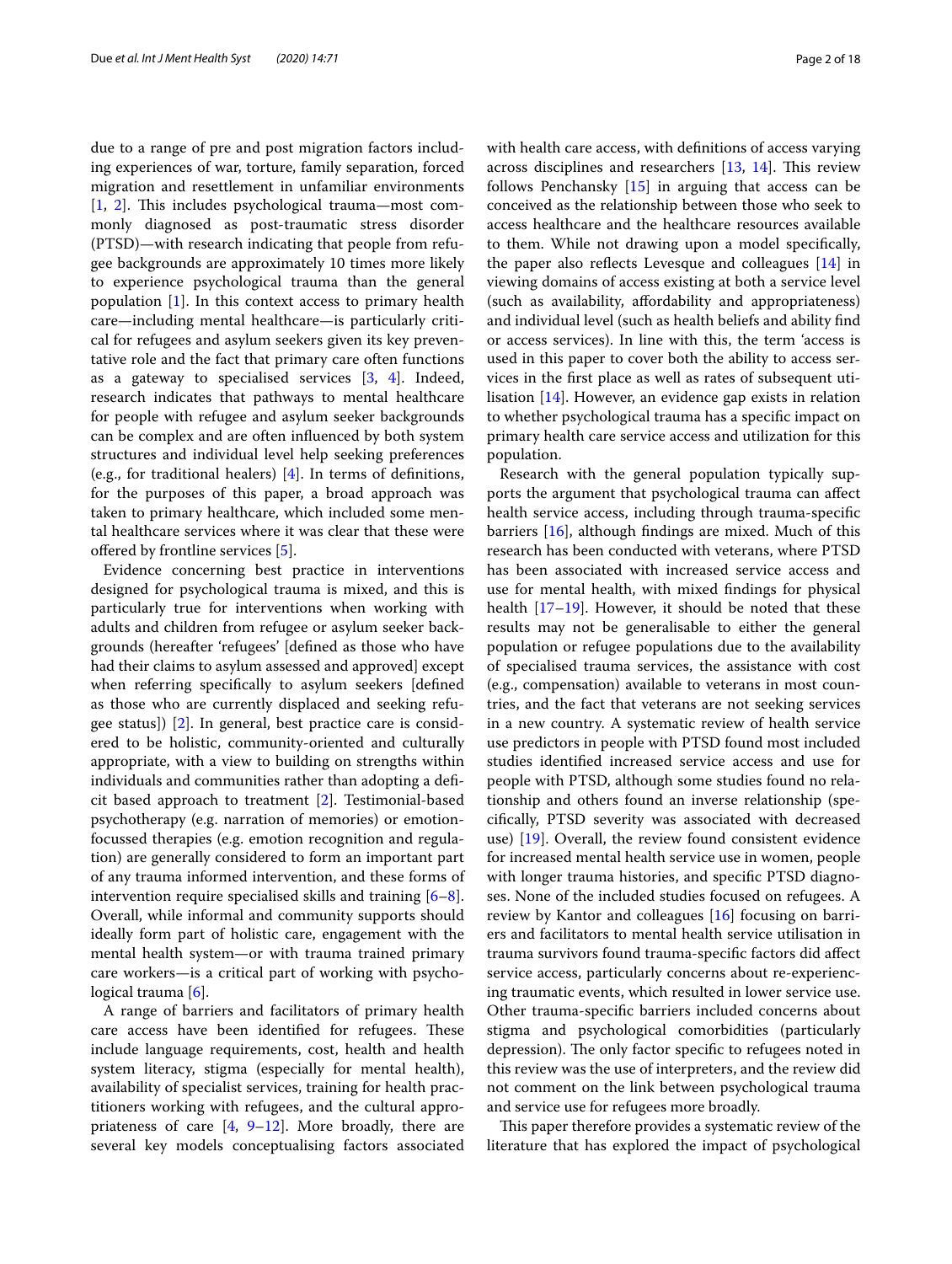trauma on primary healthcare service access and use for refugees living in resettlement countries. Specifcally, we aimed to collate and synthesise the available evidence concerning how psychological trauma afects utilisation of primary health care and to identify barriers and facilitators to improve provision of and access to primary healthcare for this population.

#### **Methods**

This systematic review utilised the PRISMA guidelines for conducting systematic reviews to explore the research questions concerning psychological trauma and primary healthcare access.

### **Inclusion criteria**

The inclusion criteria were empirical, peer-reviewed studies that considered the relationship between psychological trauma and access to, or use of, primary healthcare in resettlement countries for refugees. Primary healthcare here was considered in its broadest form and included mental health services where it was clear that the papers reported on service access from at least some mental health frontline providers. This approach was taken for several reasons, including recognition of the diferences in healthcare systems across countries [[5\]](#page-16-4), to ensure that all papers discussing primary healthcare in any form were included, and since primary healthcare services play a key preventative function including in relation to mental health. Studies which focussed only on emergency services, tertiary medical centres or other inpatient services were excluded. Where the level of mental healthcare was unclear, a broad approach was taken, and the paper was included in the review. Additionally, where papers reported on both mental health services which were primary healthcare services as well as specialist services, all fndings reported in the paper were provided.

Papers were required to be written in English and published between 1998 and December 2019. Studies needed to include specifc reference to psychological trauma, or provide disaggregated trauma data if composite mental health data was used or comorbidities were discussed. As per the DSM-5, trauma is defned here as the psychological outcome of exposure to traumatic events and does not include the traumatic events themselves [\[20\]](#page-17-7). While PTSD is the standard clinical diagnosis associated with psychological trauma, inclusion criteria for this systematic review did not specify PTSD diagnosis given debates in the literature about whether PTSD is the only, or most accurate, diagnosis for refugees  $[6]$  $[6]$ . Instead, to meet inclusion criteria, papers simply needed to reference psychological trauma in any form. Papers that spoke only of exposure to traumatic events, however, were excluded. Papers that focused on internally displaced persons or migrants were also excluded, as were studies that referred to "migrants" or "immigrants" without providing suffcient information as to arrival status. Studies in nonresettlement countries (states without United Nations High Commission for Refugees (UNHCR) resettlement programmes in operation as of 2017) were also excluded, given that the scope of the review was to understand the experiences of healthcare in countries where refugees or asylum seekers were intending to stay in the longer term.

### **Search strategy**

Medline, PsychInfo, Scopus, Web of Science, Embase, CINAHL and Cochrane Library were searched with the help of a research librarian (full search terms can be found in Table [1\)](#page-2-0).

An example Medline syntax was as follows: ((primary healthcare\* or primary health care\* or general practice\* or GPs or family medicine or health servic\*) adj4 (access\* or use\* or using or utili?ation or contact\*)).tw,kw. AND ("mental ill\*" or "mental disorder\*" or trauma\* or "post traumatic stress disorder\*" or PTSD or "metal health\*" or distress\* or psycholog\* or anxiety\* or depress\*).tw,kw.

| Population           | Psychological trauma             | Intervention | Service                       |
|----------------------|----------------------------------|--------------|-------------------------------|
| Refugee*             | Trauma                           | Access       | "primary healthcare"          |
| "asylum seeker*"     | PTSD                             | Contact      | "primary healthcare service*" |
| "humanitarian visa*" | "post-traumatic stress disorder" |              | Doctor                        |
|                      | "mental health"                  |              | GP                            |
|                      | "mental illness"                 |              | "health practitioner"         |
|                      | <b>Distress</b>                  |              | "medical practitioner"        |
|                      | Psychological*                   |              | Psychologist                  |
|                      |                                  |              | "mental health service"       |
|                      |                                  |              | Counsell*                     |

#### <span id="page-2-0"></span>**Table 1 Search terms**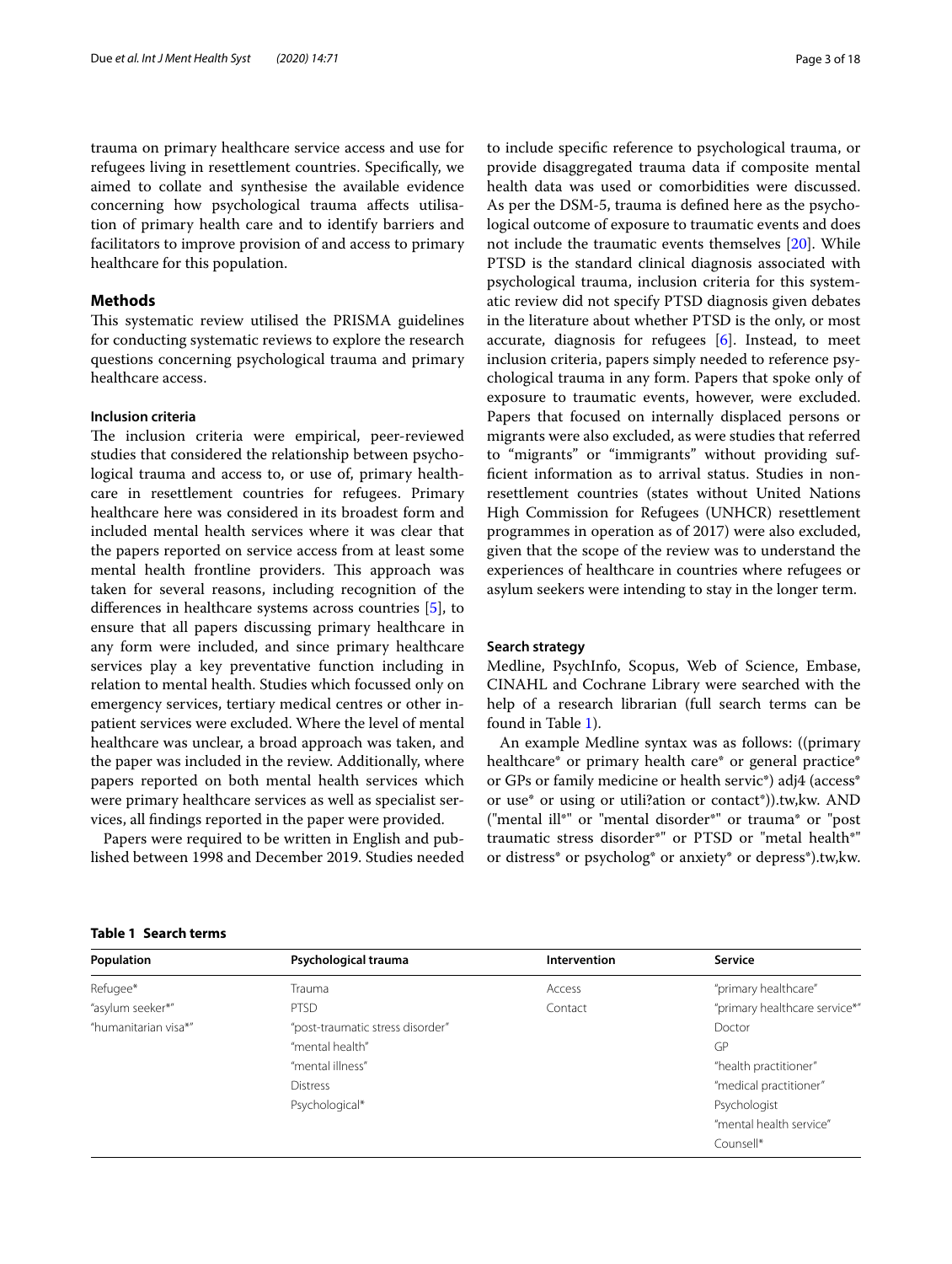AND (refuge\* or asylum seeker\* or asylum-seeker\* exile\* or immigra\* or migrant\* or humanitarian\*).tw,kw.

The reference lists of articles included in full text review were also manually searched for additional relevant articles. Article searches were conducted in English only.

The initial search returned 4161 results that were considered for inclusion, with a further 35 additional papers identifed through the reference lists of included papers (see Fig. [1\)](#page-3-0). All titles and abstracts and full texts were screened independently by the three authors, using Endnote software as outlined by Peters  $[21]$  $[21]$  $[21]$ . This resulted in a fnal sample of 14 independent studies.

#### **Data extraction and synthesis**

Due to the diverse designs and aims of the studies, no meta-analysis was performed. Instead, results of the studies were synthesised using inductive thematic analysis, guided by Braun and Clarke's approach [\[22](#page-17-9), [23](#page-17-10)], with a specifc focus on fndings related to trauma and healthcare access. Specifcally, all articles were read, with fndings concerning psychological trauma and access to primary healthcare highlighted and then coded.

#### **Quality and bias**

Given the diverse designs and since the quality of the articles found was taken to represent the state of the current literature (see [\[24](#page-17-11)]), article quality was not considered in relation to inclusion criteria. Discussions of quality and bias for the included papers are provided below in the results section.

### **Results**

From the initial 4196 results, 14 peer-reviewed papers met the inclusion criteria (see Fig. [1](#page-3-0) above for search results).

### **Description of studies**

Specifc details of each of the studies can be found in Table [2,](#page-4-0) while Table [3](#page-10-0) provides an overall summary of study characteristics.

<span id="page-3-0"></span>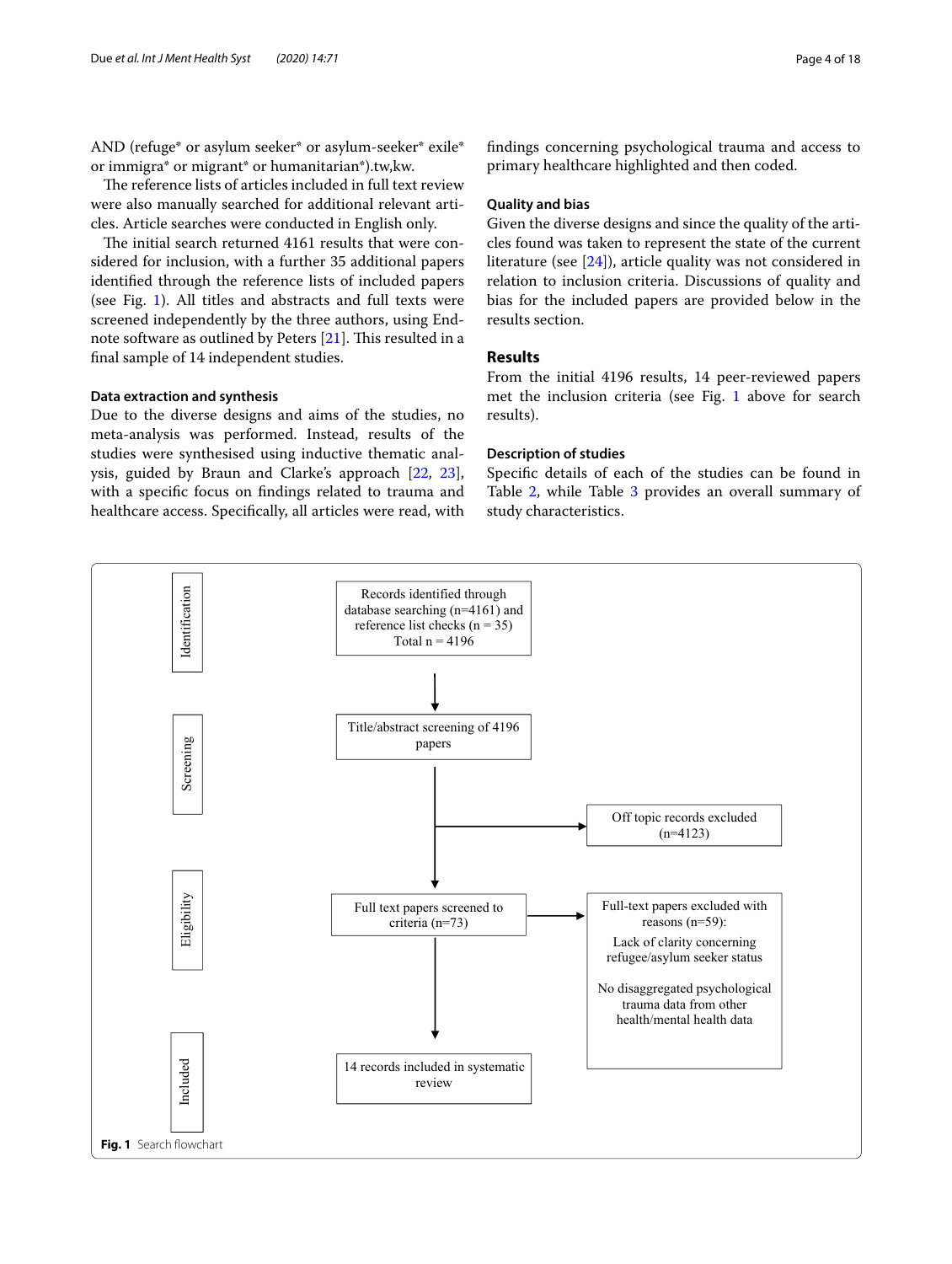|                      | Table 2 Summary of included articles                                                                 |                                             |                                                                                                                                       |                                                                                                                                                           |                                                                                                                                                                                                                     |
|----------------------|------------------------------------------------------------------------------------------------------|---------------------------------------------|---------------------------------------------------------------------------------------------------------------------------------------|-----------------------------------------------------------------------------------------------------------------------------------------------------------|---------------------------------------------------------------------------------------------------------------------------------------------------------------------------------------------------------------------|
| Author/date          | Aim/study focus                                                                                      | Study design                                | Sampling                                                                                                                              | Outcome focus/measures                                                                                                                                    | Main findings relevant to PTSD<br>and service access                                                                                                                                                                |
| Asgary et al. (2011) | refugee asylum seekers access-<br>To examine the experience of<br>ing health care                    | Qualitative: focus groups and<br>interviews | Purposive sampling from specific<br>health clinic                                                                                     | Experiences of accessing<br>healthcare                                                                                                                    | between experiences of trauma<br>chological issues as appropriate<br>Asylum seekers did not make link<br>and ongoing medical sequelae<br>for/requiring medical interven-<br>(or mental health) nor see psy-<br>tion |
|                      |                                                                                                      |                                             | seekers and 15 service provid-<br>Final sample of 50 (35 asylum<br>ers)                                                               | Semi-structured interview<br>schedule                                                                                                                     | logical trauma and histories of<br>stigma about sharing psycho-<br>Heavy burden of shame and<br>abuse                                                                                                               |
|                      |                                                                                                      |                                             | 85% male and mostly from<br>African countries                                                                                         |                                                                                                                                                           | experiences of trauma as a major<br>mental illness and particularly<br>obstacle to obtaining care<br>Service providers identified                                                                                   |
|                      |                                                                                                      |                                             |                                                                                                                                       |                                                                                                                                                           | ing the signs and symptoms of<br>adequate training in recogniz-<br>Medical professionals may lack<br>trauma                                                                                                         |
| Bean et al. (2006)   | utilization for unaccompanied<br>health care and patterns of<br>To explore need for mental<br>minors | Quantitative: cross sectional<br>survey     | database for unaccompanied<br>Purposive sampling from<br>humanitarian minors                                                          | Patterns of service utilization                                                                                                                           | minors reported need for mental<br>health care, but only 11.7% had<br>60% of the unaccompanied<br>received services                                                                                                 |
|                      |                                                                                                      |                                             | their legal guardians (n = 557),<br>Mixed sample (N = 3032): unac-<br>companied minors (n = 920),<br>and their teachers ( $n = 496$ ) | Hopkins Symptom Checklist-37<br>Stress; Child Behaviour Check-<br>(Adolescents); Reactions of<br>Adolescents to Traumatic<br>Stressful Life Events scale; | need', but not for 'self-reported<br>Adolescent traumatic stress was<br>perceived need'and'unmet<br>a predictor for variables of<br>service use'                                                                    |
|                      |                                                                                                      |                                             | tive Dutch adolescent sample<br>Compared with a representa-<br>$(n = 1059)$                                                           | ist; Teachers Report Form                                                                                                                                 | for 'perceived need' and 'unmet<br>was the most crucial predictor<br>Number of stressful life events<br>need'                                                                                                       |
| <b>Blair</b> (2001)  | manifestation of mental health<br>problems among Cambodian<br>To examine the extent and              | Quantitative: cross sectional<br>survey     | N=124 randomly selected Cam-<br>bodian refugees living in Utah                                                                        | the NIMH Diagnostic Interview<br>Mental health measured using<br>Schedule (DIS)                                                                           | received medical care for PTSD<br>Only 6% of participants had                                                                                                                                                       |
|                      | rates of utilization of health<br>and mental health services,<br>refugees in the USA, their          |                                             |                                                                                                                                       | PTSD measured using the Diag-<br>nostic Interview for Children<br>and Adolescents (DICA-R)                                                                | ber of barriers that limited their<br>PTSD perceived a greater num-<br>Participants with a diagnosis of                                                                                                             |
|                      | be preventing their access to<br>and any barriers which may<br>these services                        |                                             |                                                                                                                                       | and cultural barriers to service<br>Questions concerning practical<br>use                                                                                 | mental health services compared<br>ability to access health and /or<br>to those without PTSD                                                                                                                        |

<span id="page-4-0"></span>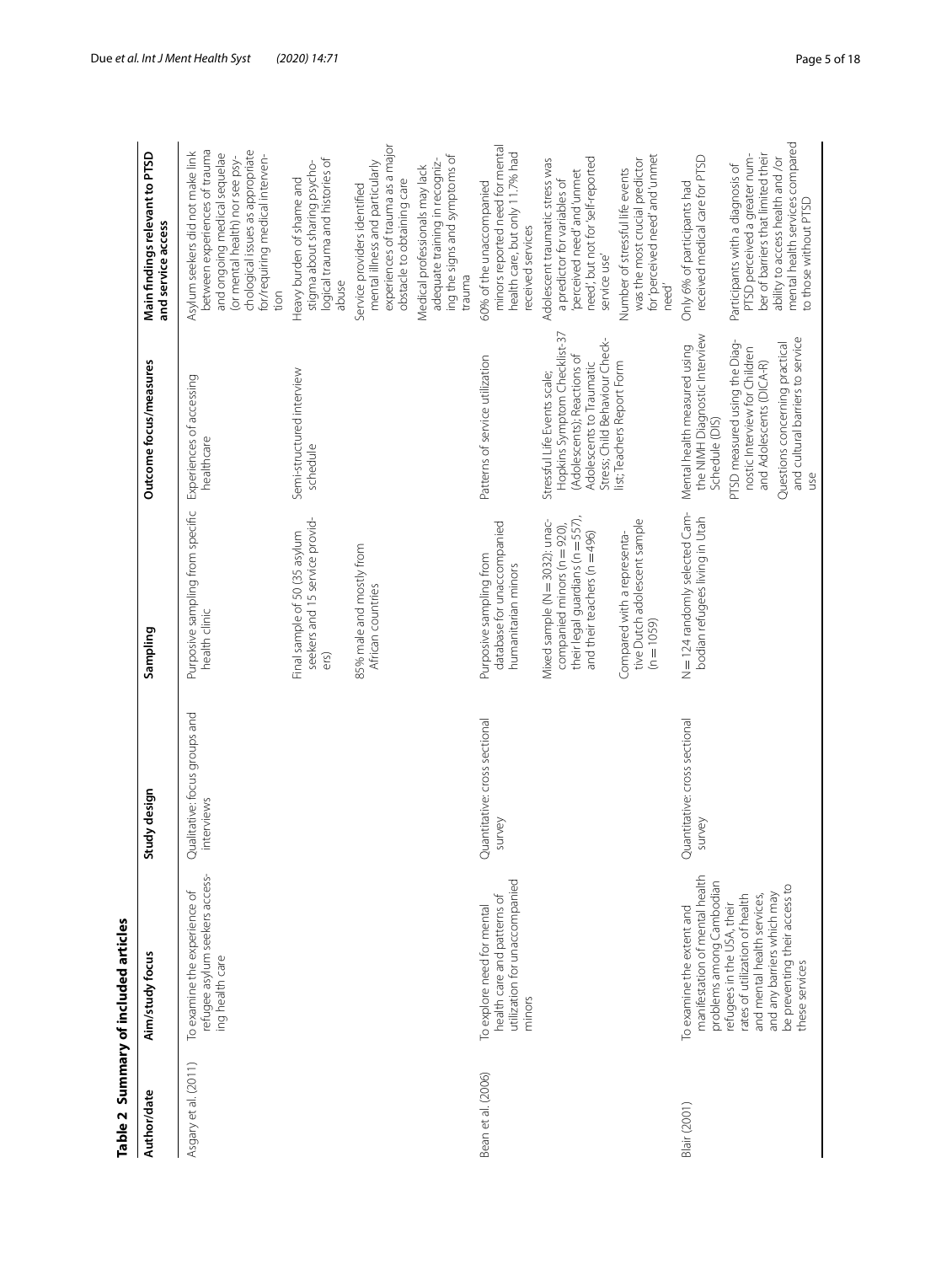| Table 2 (continued) |                                                                                                                       |                                             |                                                                                                                        |                                                                                                                                                                                                        |                                                                                                                                                                                                                                                                                                                                    |
|---------------------|-----------------------------------------------------------------------------------------------------------------------|---------------------------------------------|------------------------------------------------------------------------------------------------------------------------|--------------------------------------------------------------------------------------------------------------------------------------------------------------------------------------------------------|------------------------------------------------------------------------------------------------------------------------------------------------------------------------------------------------------------------------------------------------------------------------------------------------------------------------------------|
| Author/date         | Aim/study focus                                                                                                       | Study design                                | Sampling                                                                                                               | Outcome focus/measures                                                                                                                                                                                 | Main findings relevant to PTSD<br>and service access                                                                                                                                                                                                                                                                               |
| Colucci (2015)      | To explore barriers and facilitators<br>to mental health service deliv-<br>ery for refugee young people               | Qualitative: focus groups and<br>interviews | service providers participated<br>in focus groups plus five key<br>Purposive sampling. N = 115<br>informant interviews | Key facilitators and barriers to<br>accessing and maintaining<br>engagement with services                                                                                                              | Using a trauma informed approach<br>mental healthcare too early was<br>considered a barrier to ongoing<br>was identified as a key facilita-<br>tor, while bring up trauma in<br>maintenance of access                                                                                                                              |
|                     |                                                                                                                       |                                             |                                                                                                                        |                                                                                                                                                                                                        | trust which can in turn impact<br>Trauma was seen to impact on<br>service access                                                                                                                                                                                                                                                   |
| Geltman (2008)      | To assess whether mental health<br>counselling and other health                                                       | Quantitative: cross sectional<br>survey     | in foster care through the US<br>304 Sudanese refugee minors                                                           | Child Health Questionnaire                                                                                                                                                                             | High prevalence of seeking care for<br>somatic complaints (76%)                                                                                                                                                                                                                                                                    |
|                     | services were associated with<br>of unaccompanied Sudanese<br>functional health outcomes<br>refugee minors in the US  |                                             | Unaccompanied Refugee<br>Minors Program (URMP)                                                                         | Harvard Trauma Questionnaire                                                                                                                                                                           | likely to have seen any healthcare<br>note that treating patients with<br>professional. However, authors<br>somatization may be challeng-<br>ing for those practitioners with<br>without PTSD, but were more<br>Those with PTSD were no more<br>health counsellor than those<br>likely to have seen a mental<br>limited experience |
|                     |                                                                                                                       |                                             |                                                                                                                        | and Utilization section of the<br>based on questions adapted<br>from the Health Care Access<br>Health services questionnaire<br>developed by authors and<br>National Health Interview<br>Survey (NHIS) | diagnosis and treatment of the<br>Sudanese refugees with worse<br>Lack of successful identification,<br>functional and behavioural<br>health, particularly PTSD                                                                                                                                                                    |
| ensen (2013)        | To investigate how general prac-<br>titioners experience providing<br>care to refugees with mental<br>health problems | Qualitative: interviews                     | 15 service providers purposively<br>sampled from areas with high<br>proportions of migrants                            | Practitioners' experiences of<br>providing care                                                                                                                                                        | trauma were too complicated for<br>were likely to refer to specialised<br>them to see on their own and<br>patients with psychological<br>Participants felt that refugee<br>services                                                                                                                                                |
|                     |                                                                                                                       |                                             | This paper focuses on 9 of the 15<br>interviews which were done<br>with general practitioners<br>specifically          | Semi-structured interview sched-<br>ule based around vignette                                                                                                                                          | Only some participants expressed<br>backgrounds of trauma when<br>working with refugee clients<br>awareness of considering                                                                                                                                                                                                         |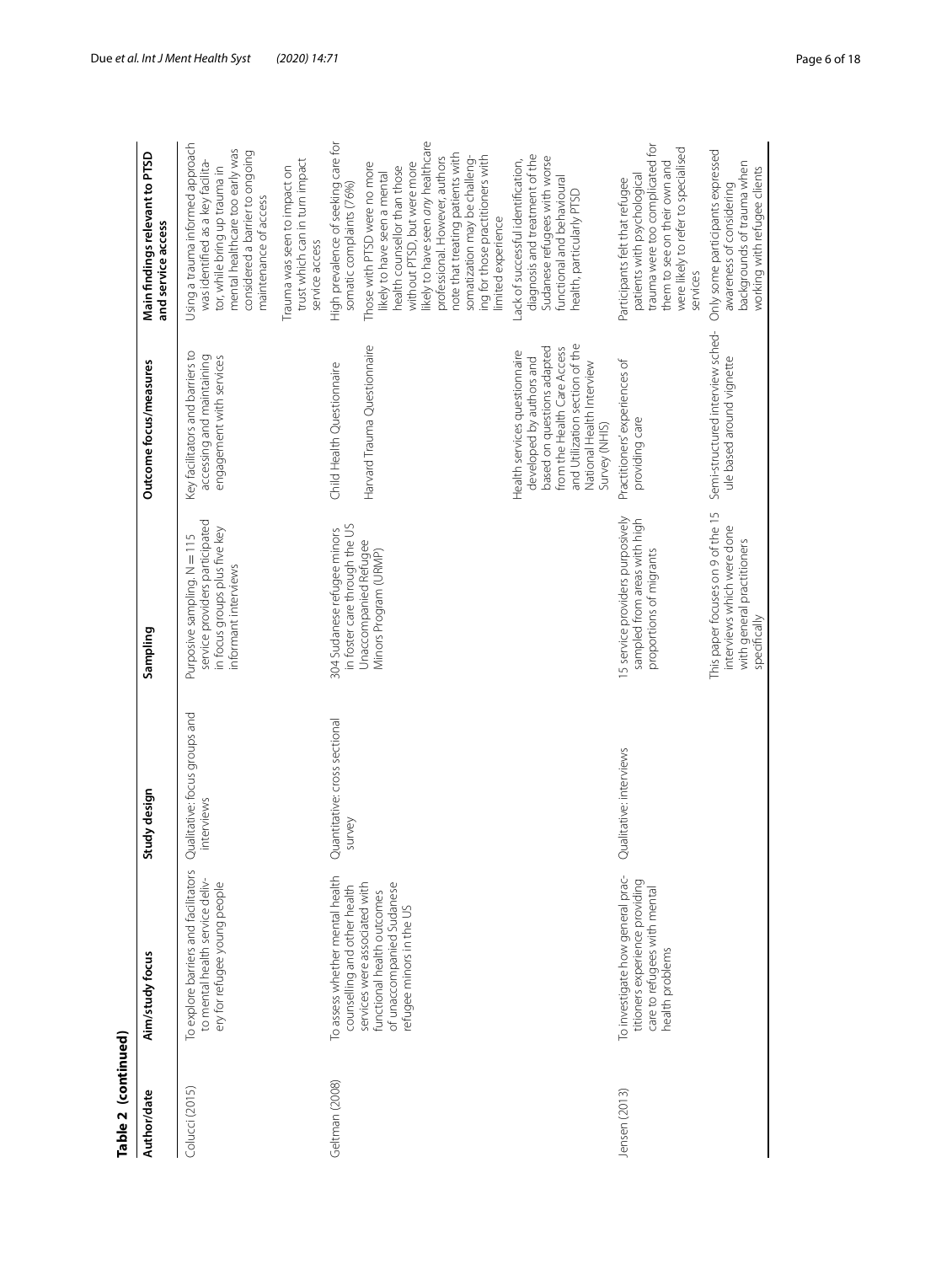| Table 2 (continued) |                                                                                                                                                                          |                                            |                                                                                                                                                                    |                                                   |                                                                                                                                                                                                                                                       |
|---------------------|--------------------------------------------------------------------------------------------------------------------------------------------------------------------------|--------------------------------------------|--------------------------------------------------------------------------------------------------------------------------------------------------------------------|---------------------------------------------------|-------------------------------------------------------------------------------------------------------------------------------------------------------------------------------------------------------------------------------------------------------|
| Author/date         | Aim/study focus                                                                                                                                                          | Study design                               | Sampling                                                                                                                                                           | Outcome focus/measures                            | Main findings relevant to PTSD<br>and service access                                                                                                                                                                                                  |
| Lamkaddem (2014)    | PTSD treatments are known to<br>How to explain the persistently<br>despite the fact that various<br>among resettled refugees<br>high prevalence of PTSD<br>be effective? | Quantitative: longitudinal study<br>design | Sampling unclear (described<br>elsewhere)                                                                                                                          | Part IV of Harvard Trauma Ques-<br>tionnaire      | increased at T2 to 54%. However,<br>at T1 those who reported using<br>health care provider at T1. This<br>mental healthcare had greater<br>21% of respondents with PTSD<br>had contact with a mental<br>PTSD symptom severity                         |
|                     |                                                                                                                                                                          |                                            | Afghanistan and Somalia both<br>permits (178 asylum seekers<br>with and without residence<br>At T1:410 refugees from Iran,<br>and 232 residence permit<br>holders) |                                                   | In refugees who had used mental<br>health care, PTSD symptoms<br>generally improved                                                                                                                                                                   |
|                     |                                                                                                                                                                          |                                            | At T2: 172 (all permit holders)                                                                                                                                    |                                                   | partly argued to explain steady<br>PTSD rates across time in reset-<br>Low use of mental healthcare<br>tlement countries                                                                                                                              |
| Maier (2010)        | To determine the current mental<br>health status and patterns of<br>healthcare utilisation                                                                               | Quantitative: descriptive                  | Convenience sample from list<br>supplied by Swiss Federal<br>Office for Migration                                                                                  | Standardised Neuropsychiatric<br>interview (MINI) | consult doctors more frequently<br>parable resident population and<br>but rarely receive specific treat-<br>healthcare costs than the com-<br>ment for their mental health<br>incurred significantly higher<br>Asylum seeker participants<br>problems |
|                     |                                                                                                                                                                          |                                            | After their first year of residence<br>78 adult asylum seekers                                                                                                     | Records from Helsana health<br>insurance company  | more appointments than those<br>disorder reported significantly<br>without a psychiatric disorder<br>Participants with a psychiatric                                                                                                                  |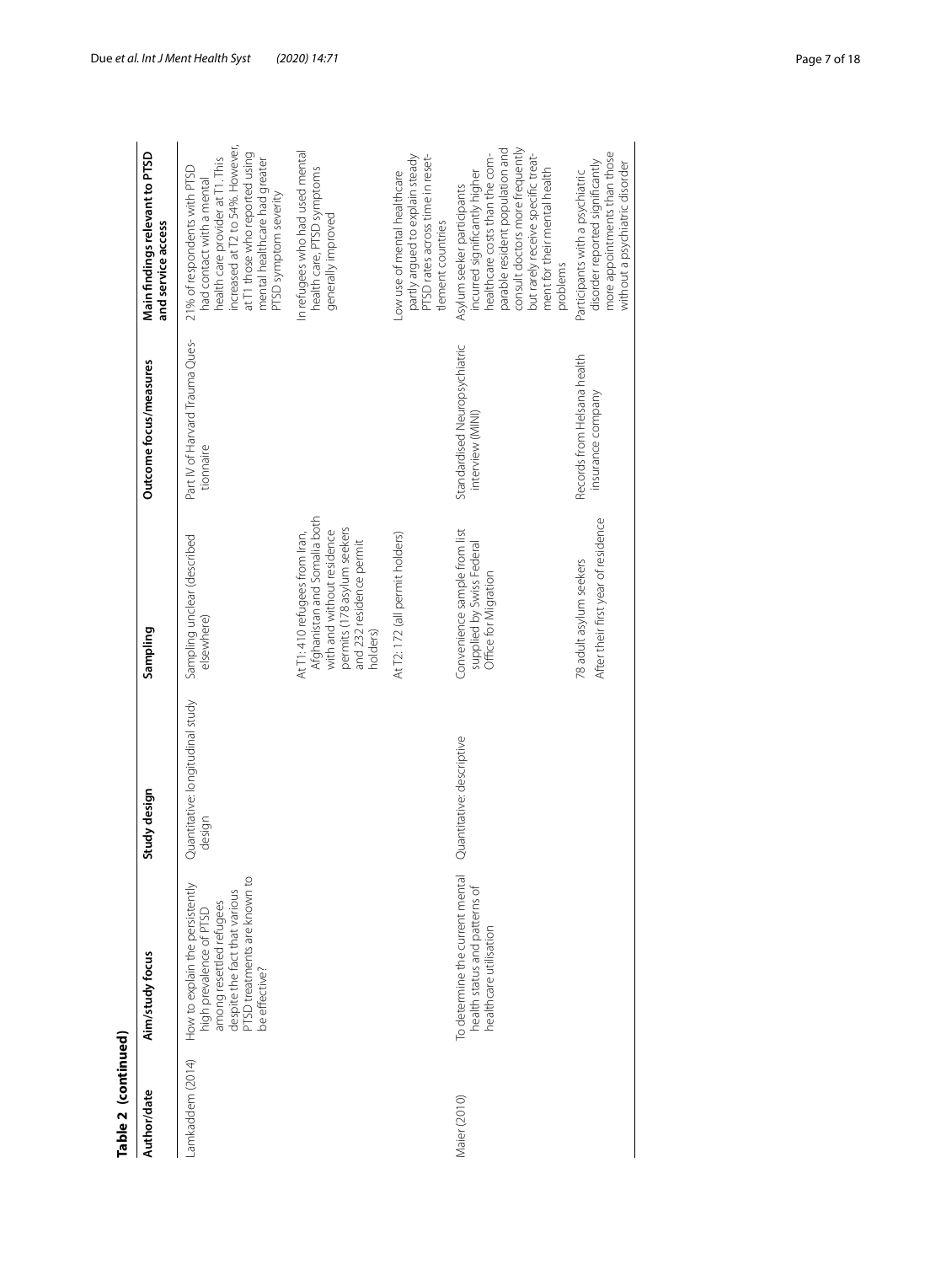| Table 2 (continued) |                                                                                                                                                                                     |                                                                                   |                                                                                                                                     |                                                                                                                                                |                                                                                                                                                                                                                                                                                                                                                                                                                                                                                                       |
|---------------------|-------------------------------------------------------------------------------------------------------------------------------------------------------------------------------------|-----------------------------------------------------------------------------------|-------------------------------------------------------------------------------------------------------------------------------------|------------------------------------------------------------------------------------------------------------------------------------------------|-------------------------------------------------------------------------------------------------------------------------------------------------------------------------------------------------------------------------------------------------------------------------------------------------------------------------------------------------------------------------------------------------------------------------------------------------------------------------------------------------------|
| Author/date         | Aim/study focus                                                                                                                                                                     | Study design                                                                      | Sampling                                                                                                                            | Outcome focus/measures                                                                                                                         | Main findings relevant to PTSD<br>and service access                                                                                                                                                                                                                                                                                                                                                                                                                                                  |
| Sanchez-Cao (2013)  | asylum seeker children living in<br>chological distress and mental<br>health service contact among<br>a group of unaccompanied<br>To describe the levels of psy-<br>London          | Quantitative: descriptive                                                         | Convenience sample                                                                                                                  | Harvard Trauma Questionnaire                                                                                                                   | distress on self-report, with 66%<br>high risk for depressive disorder.<br>contact with mental health ser-<br>vices, and this was predicted by<br>depressive symptoms and time<br>at high risk of PTSD and 12% at<br>However, only 17% were in<br>spent in the UK (not PTSD)<br>High levels of psychological                                                                                                                                                                                          |
|                     |                                                                                                                                                                                     |                                                                                   | 71 unaccompanied minors                                                                                                             | Birleson Depression Self-Rating<br>Impact of Event Scale<br>Scale for children                                                                 | Depressive symptoms rather than<br>post-traumatic symptoms best<br>predicted service contact                                                                                                                                                                                                                                                                                                                                                                                                          |
|                     |                                                                                                                                                                                     |                                                                                   |                                                                                                                                     | Strengths and Difficulties Ques-<br>tionnaire self-report version                                                                              |                                                                                                                                                                                                                                                                                                                                                                                                                                                                                                       |
|                     |                                                                                                                                                                                     |                                                                                   |                                                                                                                                     | Attitudes to Health and Services<br>Questionnaire                                                                                              |                                                                                                                                                                                                                                                                                                                                                                                                                                                                                                       |
| Silove (2007)       | To investigate the contribution of<br>trauma and PTSD to the overall<br>prevalence of mental disorders<br>amongst Vietnamese refugees<br>and the host Australian-born<br>population | Quantitative: cross sectional with<br>comparisons with Australian-<br>born sample | I1 years (drawing on census<br>namese refugees (n = 1161)<br>Probabilistic sampling of Viet-<br>resettled in Australia for<br>data) | Diagnostic Interview (CIDI 2.0)<br>with trauma events schedule<br>expanded from the Harvard<br>Composite International<br>Trauma Questionnaire | were more likely to focus on the<br>In comparison to Australian non-<br>refugees, Vietnamese refugees<br>somatic symptoms of PTSD                                                                                                                                                                                                                                                                                                                                                                     |
|                     | utilization for PTSD across the<br>To gauge patterns of service<br>two populations                                                                                                  |                                                                                   | Survey of Mental Health and<br>$(n = 7961)$ drawn from ABS<br>Australian-born sample<br>Wellbeing                                   |                                                                                                                                                | had consulted a specialist mental<br>that these primary care consulta-<br>rates of general health consulta-<br>Vietnamese refugees to indicate<br>Approximately one in 10 Vietnam-<br>However, Australians with PTSD<br>ese refugees compared to one<br>in three Australians with PTSD<br>tions were for a mental health<br>were almost twice as likely as<br>refugees with PTSD had high<br>with primary care physicians.<br>tions overall and specifically<br>Australians and Vietnamese<br>problem |
|                     |                                                                                                                                                                                     |                                                                                   |                                                                                                                                     |                                                                                                                                                | health professional                                                                                                                                                                                                                                                                                                                                                                                                                                                                                   |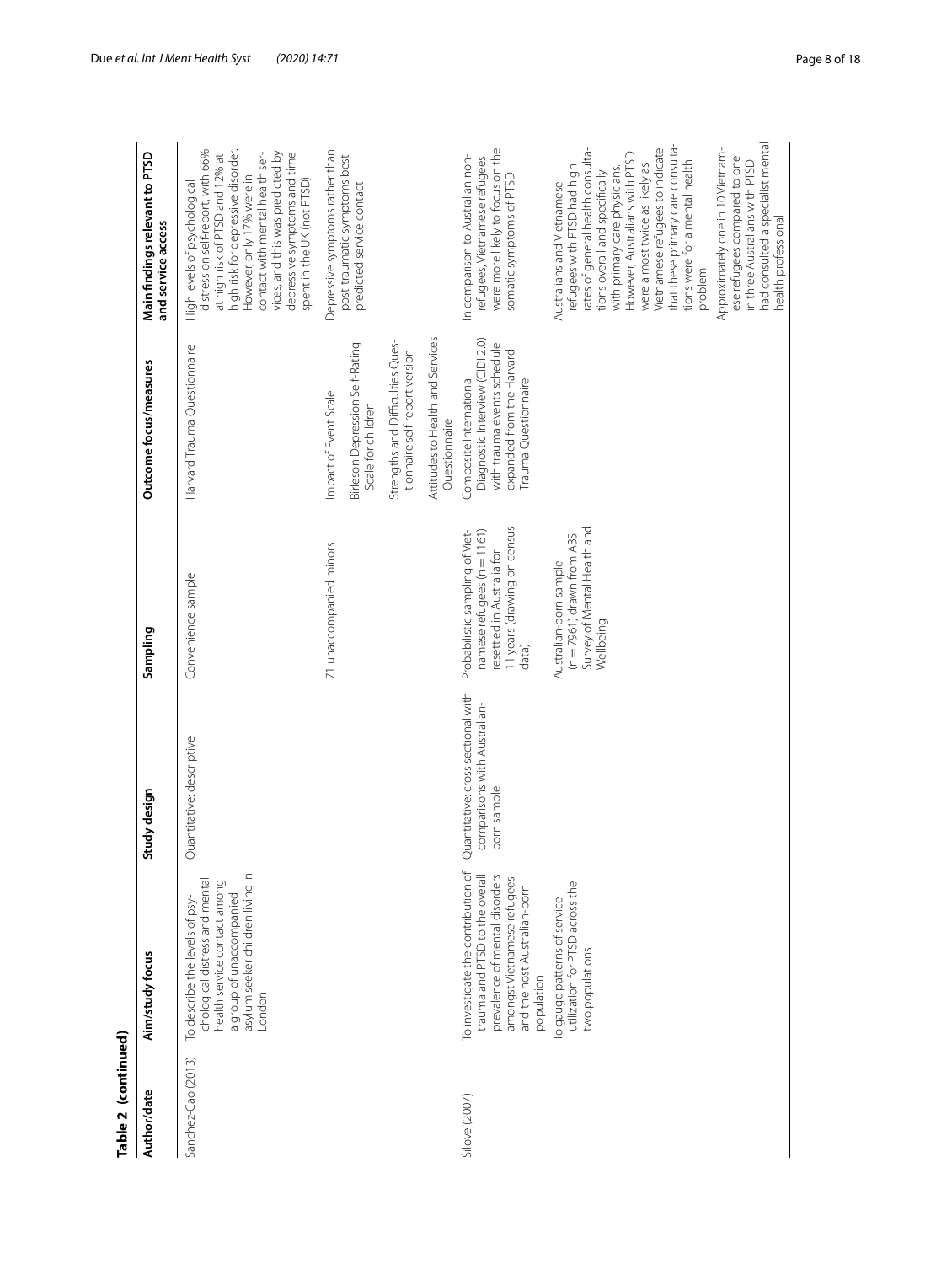| Table 2 (continued) |                                                                                                                                                                                                      |                                         |                                                                                                                                                                                                                   |                                                                                                    |                                                                                                                                                                                                                                                        |
|---------------------|------------------------------------------------------------------------------------------------------------------------------------------------------------------------------------------------------|-----------------------------------------|-------------------------------------------------------------------------------------------------------------------------------------------------------------------------------------------------------------------|----------------------------------------------------------------------------------------------------|--------------------------------------------------------------------------------------------------------------------------------------------------------------------------------------------------------------------------------------------------------|
| Author/date         | Aim/study focus                                                                                                                                                                                      | Study design                            | Sampling                                                                                                                                                                                                          | Outcome focus/measures                                                                             | Main findings relevant to PTSD<br>and service access                                                                                                                                                                                                   |
| Slewa-Younan (2015) | behaviour in resettled refugees<br>To examine levels of psychologi-<br>cal distress and help-seeking<br>attending English tuition                                                                    | Quantitative: cross sectional<br>survey | N = 225 Iraqi refugees resettled<br>in Western Sydney                                                                                                                                                             | Kessler Psychological Distress<br>Scale (K-10)                                                     | distress and PTSD symptomatol-<br>ogy and low uptake of mental<br>Participants had high levels of<br>health care                                                                                                                                       |
|                     | associations with participants<br>demographic characteristics<br>classes in Australia, and their                                                                                                     |                                         |                                                                                                                                                                                                                   | Harvard Trauma Questionnaire                                                                       | member (23.1%), followed by GP<br>(21.5%), psychiatrist (13.8%), psy-<br>chologist (12.3%) and religious<br>help sought was from a family<br>Of those with probable PTSD,<br>the most common type of<br>leader (10.8%)                                 |
| Weine (2000)        | To profile trauma related psychi-<br>atric symptoms in a group of<br>refugees not seeking mental                                                                                                     | Quantitative: descriptive               | Two groups of Bosnian refugees:                                                                                                                                                                                   | Trauma Exposure question-<br>Development of an 18 item<br>naire                                    | Participants who had accessed ser-<br>vices had higher PTSD symptom<br>severity                                                                                                                                                                        |
|                     | health services and to consider<br>the service implications                                                                                                                                          |                                         | 1) Those who had not presented<br>Refugee Center and two other<br>for mental health services,<br>recruited from Bosnian<br>contacts ( $N = 40$ )                                                                  | PTSD Symptoms Scale                                                                                | of 40 participants not presenting<br>for services, 28 (70%) met symp-<br>trauma-related symptom levels:<br>Participants who has not sought<br>services also had substantial                                                                            |
|                     |                                                                                                                                                                                                      |                                         | 2) 29 Bosnian clients who had<br>received services, access<br>through a clinic                                                                                                                                    | Center for Epidemiological Stud-<br>MOS 36-ltem Short-Form (SF-36)<br>ies Depression Scale (CES-D) | tom criteria for PTSD diagnosis                                                                                                                                                                                                                        |
| Wong (2015)         | across provider types, levels of<br>mode of communication with<br>minimally adequate care, and<br>bodian refugees' utilization<br>To examine US-based Cam-<br>of mental health services<br>providers | Quantitative: descriptive               | met the past 12 month criteria<br>der (PTSD) or major depressive<br>for posttraumatic stress disor-<br>227 Cambodian refugees who<br>Probabilistic sampling (further<br>details not provided)<br>disorder or both | Composite International Diag-<br>nostic Interview v2.1 (CIDI)                                      | health services from at least one<br>More than half of the participants<br>provider in the past 12 months,<br>major depression or both (52%,<br>however this was typically for<br>who met criteria for PTSD or<br>n=127) obtained mental<br>medication |
|                     |                                                                                                                                                                                                      |                                         |                                                                                                                                                                                                                   |                                                                                                    |                                                                                                                                                                                                                                                        |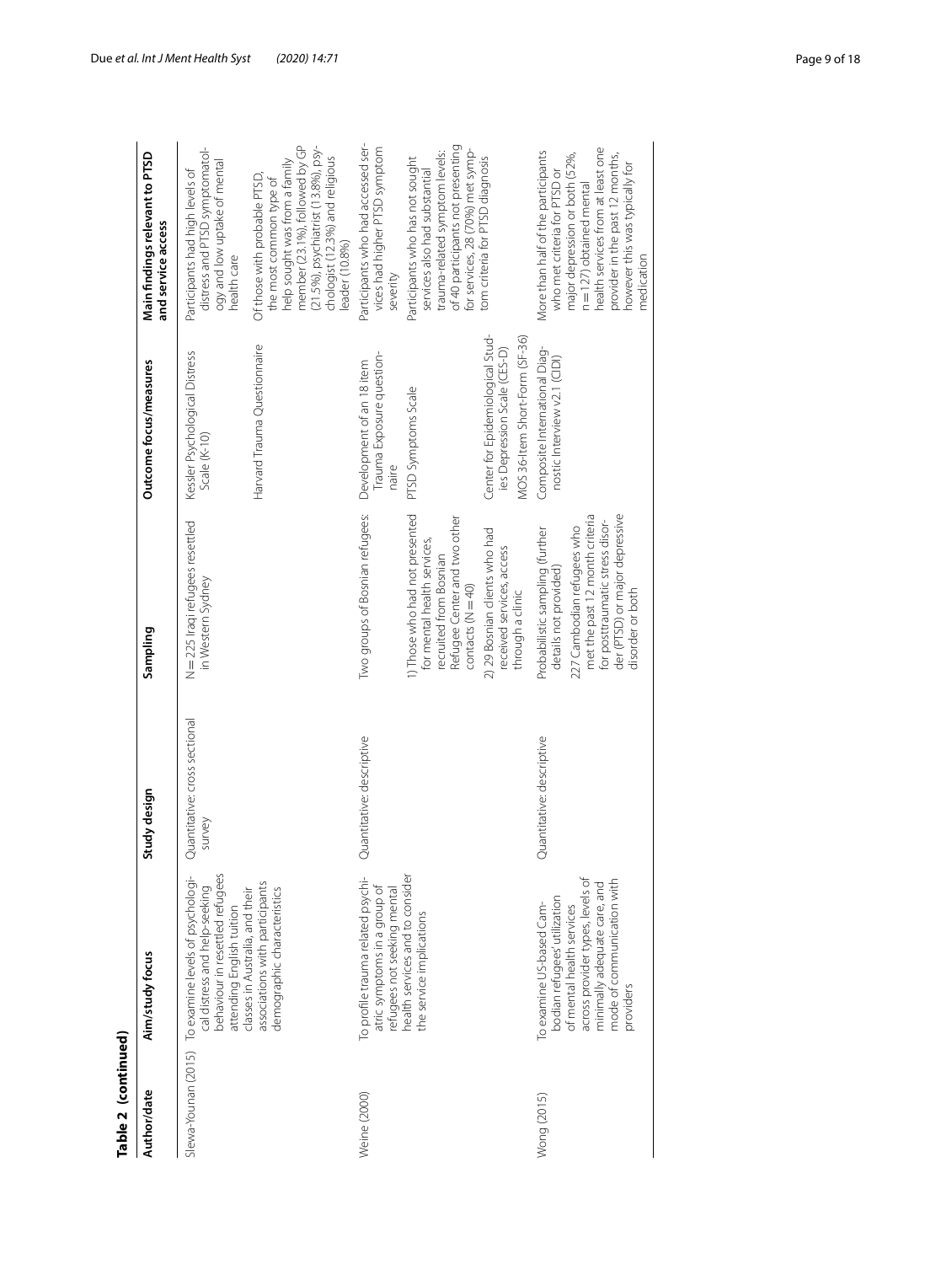| Table 2 (continued) |                                                                                                                              |                                                                    |                                                 |                                                                                                                          |                                                                                                            |
|---------------------|------------------------------------------------------------------------------------------------------------------------------|--------------------------------------------------------------------|-------------------------------------------------|--------------------------------------------------------------------------------------------------------------------------|------------------------------------------------------------------------------------------------------------|
| Author/date         | Aim/study focus                                                                                                              | Study design                                                       | Sampling                                        | Outcome focus/measures                                                                                                   | Main findings relevant to PTSD<br>and service access                                                       |
| Wright (2016)       | newly arrived refugee sample,<br>utional resource needs and<br>To examine changes in insti-<br>Itilization over 2 years in a | Quantitative: longitudinal                                         | 298 adult Iraqi refugees ran-<br>domly selected | Harvard Trauma Questionnaire                                                                                             | Participants reported a significant<br>increase in PTSD symptoms<br>between the 1 and 2 year<br>interviews |
|                     | institutional resource need and<br>ttilization on mental health in<br>and to investigate the role of                         | Refugees were interviewed three<br>times. Baseline very soon after |                                                 | PTSD Checklist (PCL)-civilian<br>version                                                                                 | services predicted an increase in<br>Higher utilization of psychological                                   |
|                     | the post-arrival period                                                                                                      | arrival, at 1 year and at 2 years                                  |                                                 | Hospital Anxiety and Depression<br>Scale (HADS)                                                                          | PTSD symptoms                                                                                              |
|                     |                                                                                                                              |                                                                    |                                                 | A 14-item checklist was devel-<br>oped for assessing refugees<br>needs for and utilization of<br>institutional resources |                                                                                                            |
|                     |                                                                                                                              |                                                                    |                                                 |                                                                                                                          |                                                                                                            |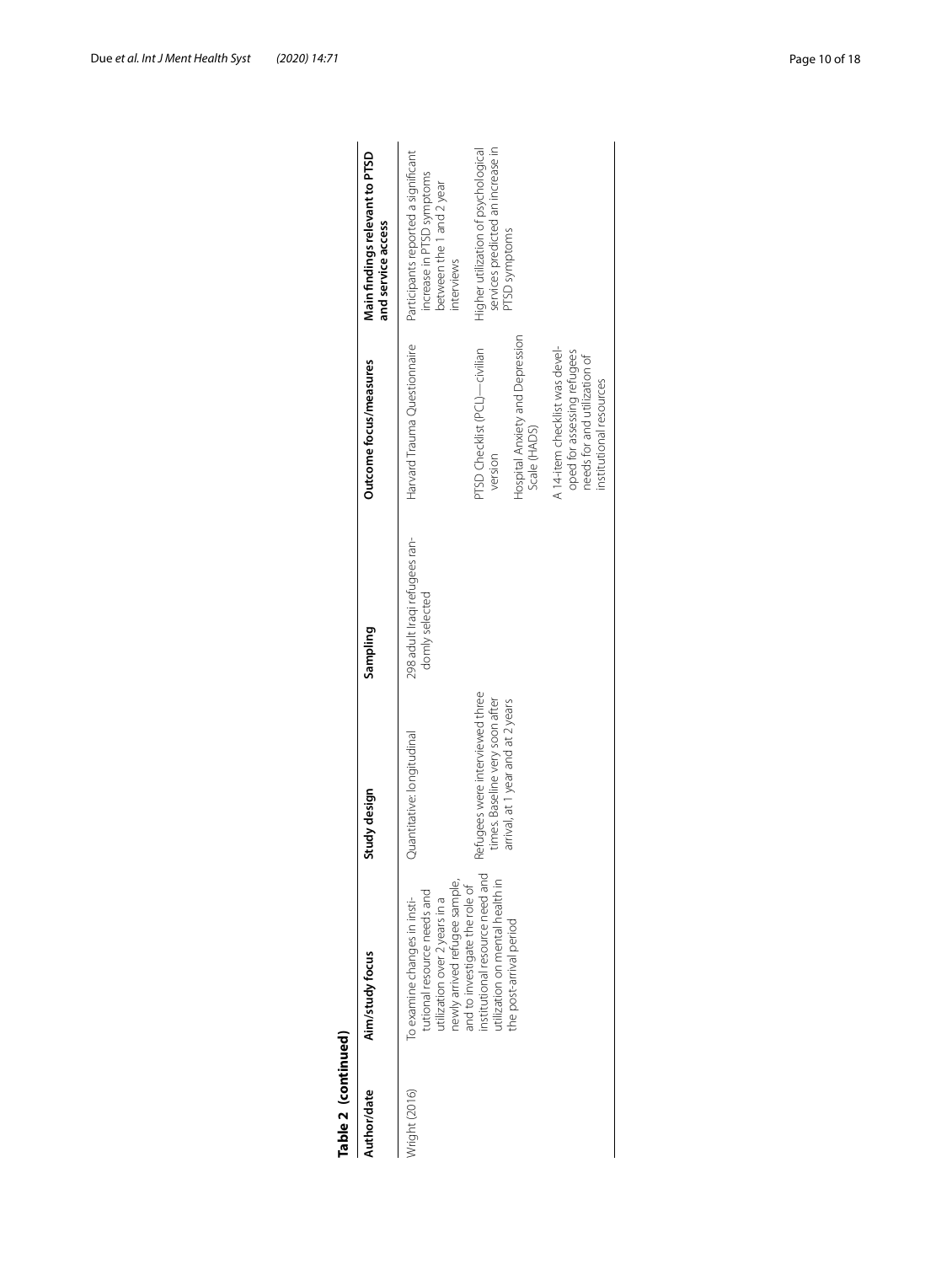<span id="page-10-0"></span>

|  |  |  |  | Table 3 Overall summary of study characteristics |
|--|--|--|--|--------------------------------------------------|
|--|--|--|--|--------------------------------------------------|

|                                                  | Quantitative<br>$(N = 11)$ | $(N = 3)$      | Qualitative Total $N = 14$ |
|--------------------------------------------------|----------------------------|----------------|----------------------------|
| Year of Publication                              |                            |                |                            |
| 1998-2001                                        | $\overline{2}$             |                | $\overline{2}$             |
| 2002-2006                                        | 1                          |                | 1                          |
| 2007-2011                                        | 3                          | 1              | $\overline{4}$             |
| 2012-2018                                        | 5                          | $\mathcal{P}$  | 7                          |
| Region of study                                  |                            |                |                            |
| Australia/New Zealand                            | $\overline{2}$             | $\mathbf{1}$   | 3                          |
| United Kingdom                                   | 1                          |                | 1                          |
| <b>United States</b>                             | 5                          | $\mathbf{1}$   | 6                          |
| Netherlands                                      | $\overline{2}$             |                | $\overline{2}$             |
| Switzerland                                      | 1                          |                | 1                          |
| Denmark                                          |                            | 1              | 1                          |
| Informant group                                  |                            |                |                            |
| Refugees/asylum seekers                          | 10                         |                | 10                         |
| Service providers                                |                            | $\overline{2}$ | 2                          |
| Refugees/asylum seekers<br>and service providers | 1                          | 1              | $\mathfrak{D}$             |
| Sample size                                      |                            |                |                            |
| Under 50                                         |                            | $\overline{2}$ | $\overline{2}$             |
| $51 - 100$                                       | 3                          |                | 3                          |
| $101 - 200$                                      | 1                          | 1              | $\mathfrak{D}$             |
| $201 - 300$                                      | 3                          |                | 3                          |
| $301 - 500$                                      | $\overline{2}$             |                | $\overline{2}$             |
| $500 +$                                          | $\overline{2}$             |                | $\overline{2}$             |
| Outcome focus                                    |                            |                |                            |
| Mental health care                               | 5                          |                | 5                          |
| General primary health<br>care                   |                            | $\mathfrak{D}$ | $\mathfrak{D}$             |
| Both                                             | 6                          | 1              | $\overline{7}$             |

All 14 of the studies were peer reviewed papers: 11 quantitative [\[25](#page-17-12)–[35\]](#page-17-13) and three qualitative [\[25](#page-17-12), [36,](#page-17-14) [37](#page-17-15)]. Eight studies included participation from refugees [\[25](#page-17-12), [26,](#page-17-16) [30](#page-17-17)[–35](#page-17-13)], three from asylum seekers [\[28,](#page-17-18) [29,](#page-17-19) [36](#page-17-14)], and one included both refugees and asylum seekers [[27\]](#page-17-20). Two studies [\[34,](#page-17-21) [36](#page-17-14)] sampled both refugees/asylum seekers and service providers, while two studies [[10,](#page-17-22) [37](#page-17-15)] involved service providers only. Three studies focussed on unaccompanied minors [[26,](#page-17-16) [29](#page-17-19), [34](#page-17-21)].

With respect to resettlement countries, all studies were conducted in nominally "Western" countries, with the largest number in the United States or Canada ( $N=6$ ).

Four studies included refugees and asylum seekers from a mixed range of ethnicities and countries of origin  $[28, 29, 34, 36]$  $[28, 29, 34, 36]$  $[28, 29, 34, 36]$  $[28, 29, 34, 36]$  $[28, 29, 34, 36]$  $[28, 29, 34, 36]$  $[28, 29, 34, 36]$  $[28, 29, 34, 36]$  $[28, 29, 34, 36]$ . The remaining eight papers included samples of refugees or asylum seekers from one or more ethnicity or nationality, specifcally Cambodian [[25,](#page-17-12) [32](#page-17-23)], Sudanese [\[26](#page-17-16)], Afghani, Iranian and Somalian [\[27](#page-17-20)], Vietnamese [\[30](#page-17-17)], Iraqi [[31](#page-17-24), [33\]](#page-17-25), and Bosnian [[35\]](#page-17-13) participants.

Five studies explored access or utilisation of general primary health care  $[30, 31, 33, 36, 37]$  $[30, 31, 33, 36, 37]$  $[30, 31, 33, 36, 37]$  $[30, 31, 33, 36, 37]$  $[30, 31, 33, 36, 37]$  $[30, 31, 33, 36, 37]$  $[30, 31, 33, 36, 37]$ , which may or may not have included mental health care, six focussed exclusively on mental health [\[10](#page-17-22), [27](#page-17-20), [29](#page-17-19), [32](#page-17-23), [34,](#page-17-21) [35\]](#page-17-13), and three specifcally mentioned a focus on both mental health and general primary healthcare [\[25](#page-17-12), [26,](#page-17-16) [28\]](#page-17-18).

#### **Quality of evidence base in the reported papers**

Issues of quality in the reported, published papers, and consistent with systematic review protocols, were considered with reference to the Mixed Methods Appraisal Tool (MMAT) [\[39](#page-17-26)]. The MMAT allows an appraisal of quality on the basis of the following criteria: clarity of the research questions, whether the data allows consideration of research questions, and then—depending on the study methodology—questions related to sampling, measurements, and data analysis. Consistent with the MMAT, this section provides a broad overview of quality for all included articles according to the tool domains. Article quality was only considered with respect to the papers as they appeared in their published form. Authors were not contacted for further information about their studies given that the review explored a topic—psychological trauma and primary healthcare access—which was often diferent to the aims of the paper. It is recognised that some of the issues reported below may related to journal restrictions such as word counts or particular reporting requirements.

All studies had clearly articulated aims, satisfying the frst criterion of the MMAT.

In relation to the qualitative studies, in all cases the fndings were clearly derived from the data, the results were clearly based on the data, and there was a coherence between the data, the analysis and the conclusions. However, in the case of two studies  $[10, 36]$  $[10, 36]$  $[10, 36]$  $[10, 36]$ , interview questions were not provided in the published paper although both provided exemplar extracts.

In relation to quantitative studies, all had collected data reported in the papers which allowed for the stated research questions to be answered. In two cases the sampling strategy was unclear, but details were provided in a paper published elsewhere [[25](#page-17-12), [26\]](#page-17-16). In all papers the sample was representative of the target population. Finally, while analyses were sometimes primarily descriptive they were all suitable to answering the research questions as stated in the papers.

In terms of potential sources of bias, thirteen of the fourteen included studies (quantitative and qualitative) used samples of convenience, with some samples recruited directly through mental health services, leading to potential sources of bias. The only study that used more robust sampling was Bean et al. 2006, who recruited minors through a register. Finally, studies which reported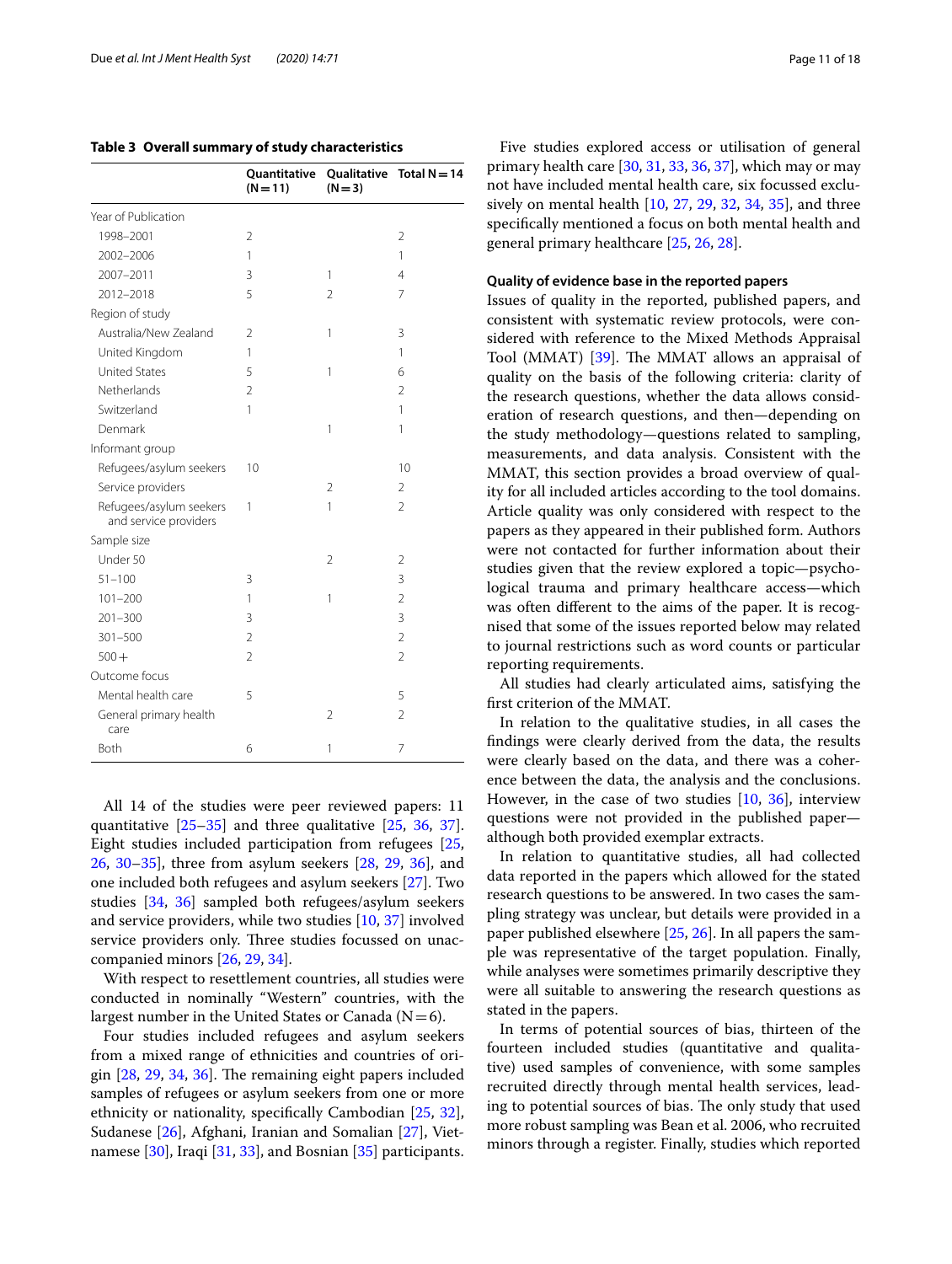funding noted no confict of interest, with funding sources largely philanthropic funds. Two potential exceptions to this are Maier et al. [[28](#page-17-18)], who received funding from the Swiss Federal Office for Migration (which also helped to recruit participants), and Sanchez-Cao et al. [[29\]](#page-17-19), who received funding from the Westminster City Council Department of Social Services.

While not an issue of quality in relation to the published papers reported here, in relation to the aims of this review the analysis in some papers made consideration of the relationship between psychological trauma and access to services difficult to determine. For example, some analyses did not provide signifcance testing or efect sizes for the relationship between variables relevant to this review.

#### **Defnitions, measures and instruments**

A broad range of trauma measures were used. The Harvard Trauma Questionnaire (HTQ) was the most commonly used with fve of the eleven quantitative studies including it in their data collection [\[26,](#page-17-16) [27,](#page-17-20) [29–](#page-17-19)[31](#page-17-24)] followed by the Composite International Diagnostic Interview (CIDI-WHO) used by two studies  $[30, 32]$  $[30, 32]$  $[30, 32]$  $[30, 32]$ . Other measures included the Stressful Life Events checklist [[34\]](#page-17-21), a version of the Hopkins Symptom Checklist [\[34](#page-17-21)], the Reactions of Adolescents to Traumatic Stress [\[34](#page-17-21)], the Child Behaviour Checklist [[34\]](#page-17-21), the Diagnostic Interview for Children and Adolescents [[25](#page-17-12)], and the MINI [[28\]](#page-17-18), PTSD symptoms scale [[35](#page-17-13)], and the PTSD Checklist [[33\]](#page-17-25). All quantitative studies discussed the use of interpreters or translation/back-translation of measures.

In relation to 'measures' (e.g., interview questions), two [[36,](#page-17-14) [37](#page-17-15)] did not specify interview questions with only one of the three [\[10](#page-17-22)] outlining an interview schedule.

#### **Prevalence of psychological trauma**

Table [4](#page-11-0) provides an overview of the prevalence rates for psychological trauma found within the studies where prevalence was measured (all of the quantitative studies except that by  $[34]$ . The study by Wong et al.  $[32]$  $[32]$  had specifcally sampled for Cambodian refugees who met criteria for PTSD cut-ofs in the previous 12 months. As such, their sample had prevalence of 97%, presumably due to the fact that 3% no longer met criteria after frst measurement. All studies referred to psychological trauma as PTSD.

#### **Emergent themes**

The thematic synthesis of the findings in the papers revealed mixed results regarding rates of access to primary health care (high rates of general health care access amongst those with PTSD and low rates of mental health care access), and a range of pathways by which trauma might afect health care access including somatisation, stigma, service provider knowledge and culturally appropriate services.

#### *Rates of primary healthcare access*

The review found that *general* primary healthcare access was typically high amongst those with PTSD (and typically higher than comparator groups of either refugees with low trauma symptomatology or non-refugee groups), however access to mental healthcare specifcally was low.

#### *General primary healthcare access*

Three studies considered both mental and general healthcare access across PTSD and non-PTSD refugee groups [[26\]](#page-17-16), non-refugee comparator groups [\[30](#page-17-17)] or both [[28](#page-17-18)]. All of these studies found higher service access for general or physical health in the PTSD group,

#### <span id="page-11-0"></span>**Table 4 PTSD prevalence/risk by study**

| First author (date)        | <b>Population ethnicity</b>  | Sample size | PTSD risk/            |
|----------------------------|------------------------------|-------------|-----------------------|
|                            |                              |             | prevalence<br>$(\% )$ |
| Blair (2001)               | Cambodian                    | 124         | 45                    |
| Geltman et al. (2008)      | Sudanese (minors)            | 304         | 20                    |
| Lamkadden et al. (2014)    | Afgani, Iranian and Somalian | 410         | 16                    |
| Maier et al. (2010)        | Mixed                        | 78          | 24                    |
| Sanchez-Cao et al. (2012)  | Mixed (minors)               | 71          | 66                    |
| Silove et al. (2007)       | Vietnamese                   | 1161        | $\overline{4}$        |
| Slewa-Younan et al. (2015) | Iraqi                        | 225         | 40                    |
| Weine et al. (2000)        | Bosnian                      | 28          | 70                    |
| Wong et al. (2015)         | Cambodian                    | 227         | 97                    |
| Wright et al. (2016)       | Iragi                        | 298         | 5                     |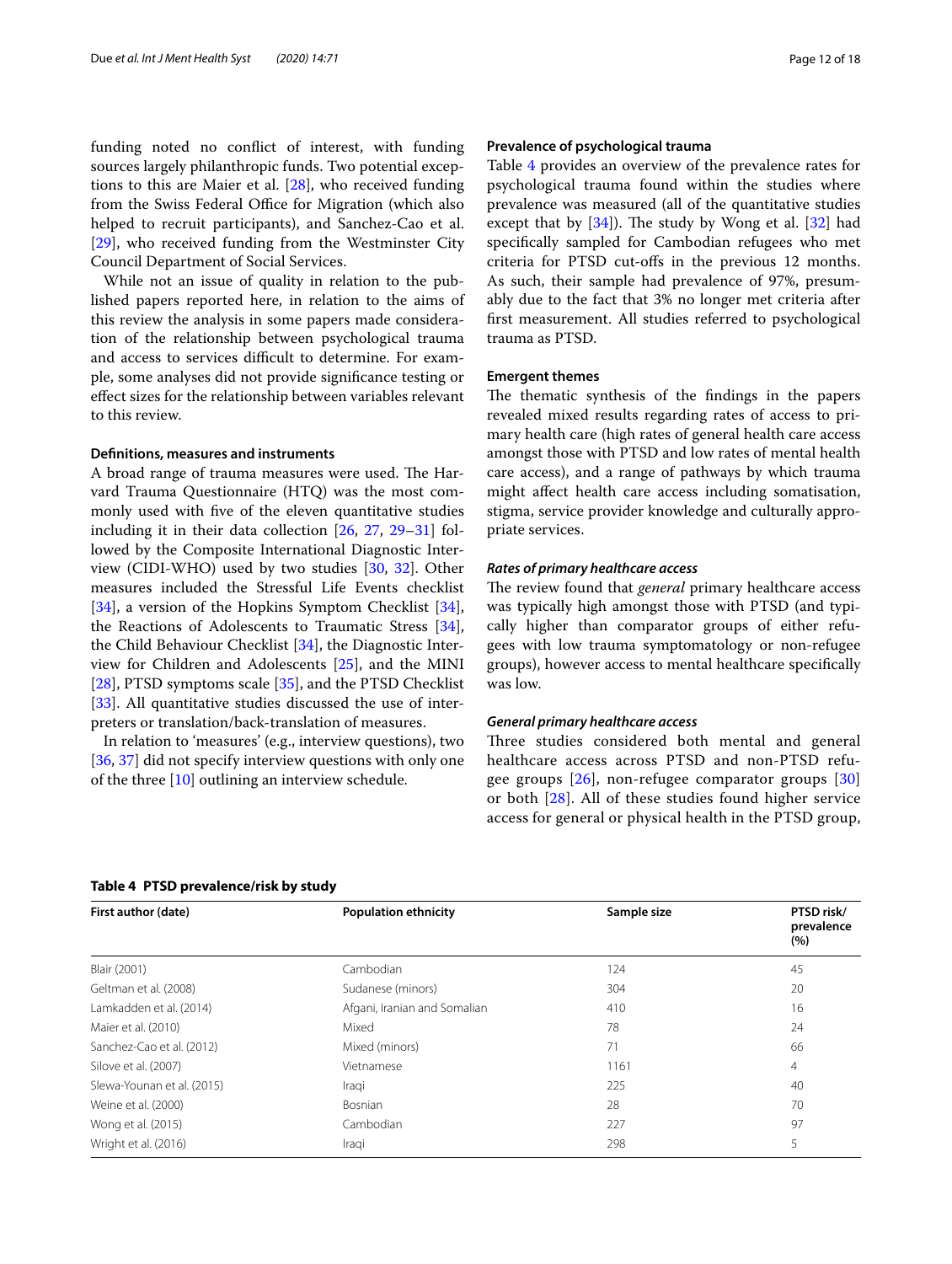although there was no diference in mental healthcare access specifcally. For example, Geltman et al. [\[26](#page-17-16)] found that Sudanese refugee youth living in the United States who met criteria for a PTSD diagnosis (determined using the HTQ) were over twice as likely to have seen some type of healthcare practitioner than those who did not meet PTSD criteria. However, they were no more likely to have seen a mental healthcare practitioner in a primary healthcare setting. This was particularly the case for those youth with somatic complaints who were three times as likely to have seen a healthcare practitioner (but not necessarily one trained in mental health) and twice as likely to have sought emergency care. Similarly, based on health care records of refugees and the general population provided by an insurance agency in Switzerland, Maier et al. [\[28](#page-17-18)] reported rates of service access per year for their refugee participants with PTSD ( $N=19$  with an average of 18.7 appointments), any diagnosis ( $N=32$  with an average of 15.6 appointments) and no diagnosis ( $N=46$  with an average of 7.4 appointments). While there was no reported analysis of those with PTSD specifcally in terms of comparisons (that is, only the raw data reported above was provided), a reported t-test indicated that refugees with a psychiatric disorder of any form had signifcantly more appointments per year than refugees without. Finally, in a comparative study between Australianborn participants and refugees from Vietnam, Silove et al. [[30\]](#page-17-17) found higher rates of general health consultations in those with PTSD in both groups of participants (e.g., 88.8% of Vietnamese participants with PTSD had accessed general services compared to 76.6% of those without; 91.3% of Australians with PTSD had accessed general health services compared to 86.1% of those without). Members of the general community with PTSD were almost twice as likely to indicate that their consultations were for mental health issues as compared to the Vietnamese refugees.

#### *Mental healthcare access*

Six studies focused solely on mental health access for refugee populations, four of which were cross sectional  $[29, 31, 34, 35]$  $[29, 31, 34, 35]$  $[29, 31, 34, 35]$  $[29, 31, 34, 35]$  $[29, 31, 34, 35]$  $[29, 31, 34, 35]$  $[29, 31, 34, 35]$  $[29, 31, 34, 35]$  $[29, 31, 34, 35]$  and two longitudinal  $[27, 33]$  $[27, 33]$  $[27, 33]$ . The four cross sectional studies found that overall rates of mental healthcare access were low compared to either population-level access in the relevant country or as would be expected based on the prevalence rates of PTSD found in the studies. Slewa-Younan et al. [[31\]](#page-17-24) explored the predictors of help seeking in a sample of 225 Iraqi refugees in Australia. Nineteen percent of the participants reported ever having sought help, including through primary healthcare, for a mental health problem. A signifcant association was found between PTSD symptomatology

(measured by the HTQ) and help seeking behaviour in participants with PTSD. Specifcally, those who met the threshold for clinically signifcant symptoms were two and a half times more likely to have sought help for a mental health problem that those below the threshold. However, the authors note that only 32.9% of the sample of those experiencing PTSD symptomatology said they had sought help for a mental health problem at all. The authors reported that the most common source of help seeking was family (23.1%) followed by a GP (21.5%) and then psychiatrists and psychologists at 13.8 and 12.3% respectively (raw numbers not provided). Only 9.2% of the participants had sought help from specialist torture and trauma services. Weine et al. [\[35](#page-17-13)] conducted a study with 70 Bosnian refugees in the US, exploring subgroups of 29 participants who had presented to services with 41 who had not. They found that all of the 29 participants who had accessed mental health services met PTSD cut off scores as measured by the PTSD symptom scale. 70%  $(N=28)$  of the 41 participants who had not accessed mental health services also met symptom criteria for PTSD—a percentage which the authors note indicates gaps in mental health care for refugees with psychological trauma.

Bean et al. [\[34\]](#page-17-21), in their study of unaccompanied minors from a range of countries currently living in the Netherlands, also found that psychological trauma (as measured by the Reactions of Adolescents to Traumatic Stress measure—prevalence rates not reported) positively predicted both perceived *need* to access mental health services and *unmet need*, measured through a survey instrument. However, a logistic regression model exploring predictors of service use that included reactions to traumatic stress was not statistically significant. On the other hand, Sanchez-Cao et al. [[29](#page-17-19)] found that use of mental health services for unaccompanied minors did not difer between those who had PTSD (as measured by the HTQ) and those who did not. Overall service access was low (17%) and this was predicted instead by depression and time in the UK rather than PTSD.

In a longitudinal study, Lamkaddem et al. [\[27](#page-17-20)] conducted research across two time points (T1 and T2 seven years later) with refugees and asylum seekers from Iran, Afghanistan and Somalia living in the Netherlands. They found low rates of mental health care use at T1 for those with PTSD (21.4% had accessed care), with this increasing to 53.8% at T2. Mental healthcare at T1 was related to higher PTSD severity, but this analysis was not conducted for T2. The reported rates of access for this group were lower: 6% at T1 and 13% at T2. Mental healthcare use at T1 was signifcantly associated with improvement in PTSD scores between the two waves, although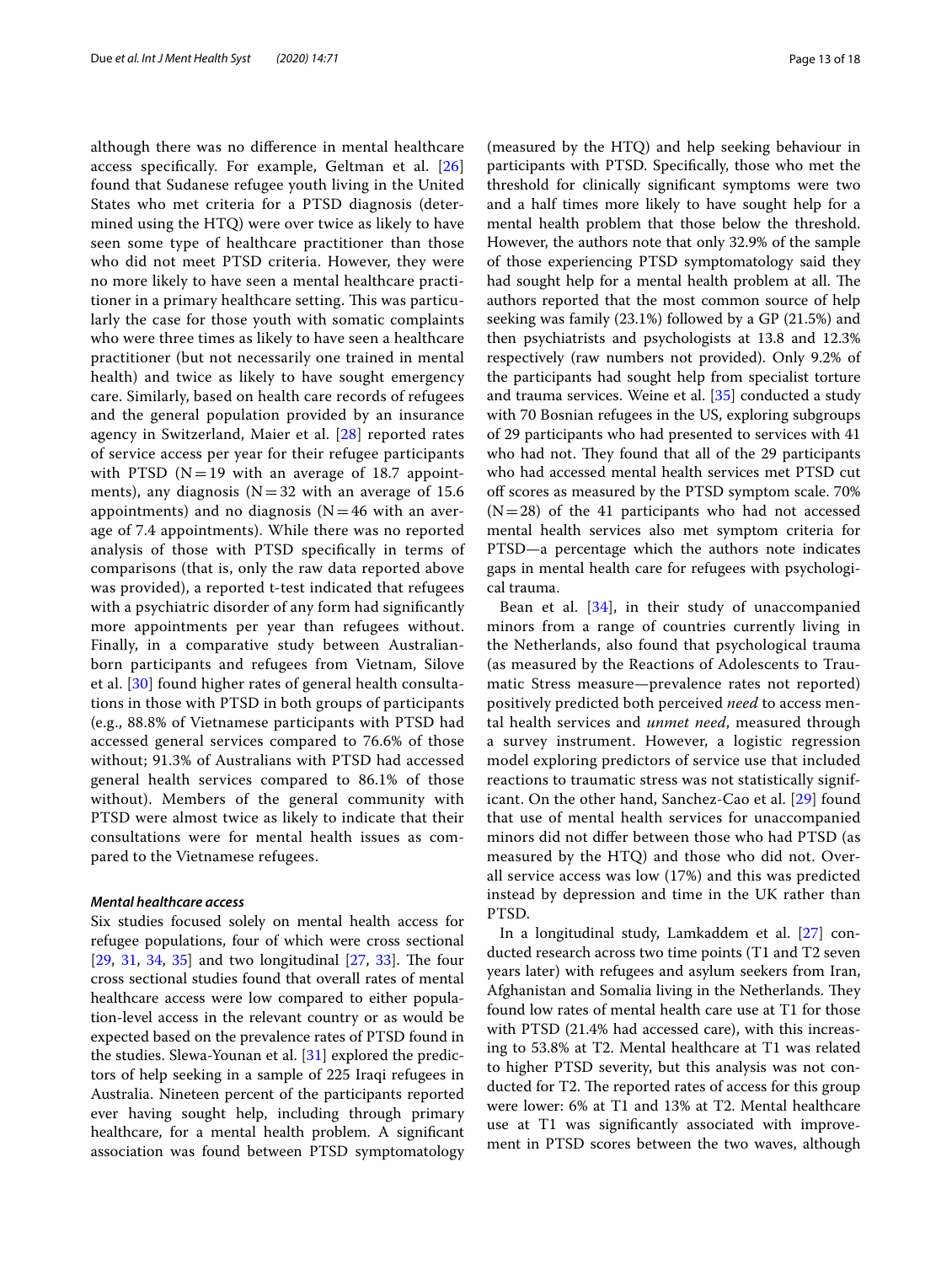the authors noted that confdence intervals were large. Wright et al. [[33](#page-17-25)] conducted a longitudinal study of the frst two years of resettlement for Iraqi refugees living in the US ( $N=298$ ). Contrary to the hypotheses the study found that refugee participants reported a signifcant increase in PTSD between 1 and 2 year interviews, and that higher utilization of psychological services in the frst two years predicted a signifcant increase in PTSD symptoms, which the authors argue could be due to the fact that people with declining mental health are more likely to seek help. Overall, both Lamkeddam et al. [[27](#page-17-20)] and Wright et al. [\[33](#page-17-25)] found that service use was associated with higher PTSD rates, but fndings difered in relation to the impact of service access with Lamkeddam et al. [\[27\]](#page-17-20) fnding improvement in PTSD while Wright et al. [[33](#page-17-25)] found an increase in symptoms.

While the above studies all show a similar pattern of low service access, the study by Wong et al. [[32\]](#page-17-23) of USbased Cambodian refugees from a larger study specifcally for PTSD diagnosis found that 52% of their sample of 227 participants had accessed mental health services in the past 12 months, with most seeing a psychiatrist (39%) followed by a general medical doctor (29%). In their discussion, the authors note that Cambodian refugees were accessing psychiatrists at almost double the rate of the general US population. Interestingly, the primary type of access appeared to be for medication rather than psychotherapy, which the authors note could be problematic due to concerns about prescriptions of psychopharmacological medications and the fact that best practice treatment includes trauma informed psychotherapy. Conversely, only four percent of participants reported seeing a "nonphysician mental health professional" (presumably a psychologist or counsellor although this is not clear in the paper), compared to 19% of white Americans and 14% of Asian Americans.

### **Pathways between trauma and service access: barriers and facilitators**

A further theme identifed in the included papers related a range barriers and facilitators to primary healthcare access which may be directly related to, or afected by, psychological trauma. This included general barriers, somatisation, stigma, service provider knowledge and culturally appropriate services, and 'other barriers'.

### **Somatisation**

Of particular interest in relation to trauma is that two of the quantitative studies  $[26, 30]$  $[26, 30]$  $[26, 30]$  $[26, 30]$  $[26, 30]$  and two of the qualitative studies [\[36](#page-17-14), [37](#page-17-15)] directly identifed somatisation (e.g., experiencing psychological distress as somatic symptoms—[\[38](#page-17-27)]) as a key factor for the increase in utilization of general primary healthcare as compared to mental healthcare. Geltman et al. [\[26](#page-17-16)] noted in their discussion that the Sudanese minors in their study reported high levels of medical care for problems consistent with somatisation, with those patterns most common among those with PTSD, and that this presents a challenge for practitioners who may have limited experience with trauma. Similarly, Silove et al. [\[30\]](#page-17-17) noted that somatisation of symptoms in their Vietnamese refugee population could explain the lower mental health service group in that population as compared to their Australian-born comparison group, and that there is a "cultural tendency" (p. 475) to somatise distress within Vietnamese people. In two qualitative studies [\[36,](#page-17-14) [37\]](#page-17-15) service provider interviewees noted high levels of somatisation amongst refugees and asylum seekers experiencing psychological trauma. In these studies, service provider participants noted that somatisation may be associated with trauma symptomatology and may increase primary healthcare access since help seeking is then associated with physical, rather than psychological, complaints.

#### **Stigma**

In their qualitative study of 35 asylum seekers and 15 service providers in the United States, Asgary and Segar [[36](#page-17-14)] reported that interviewed asylum seeker and refugee participants were "resigned" (p. 509) to poor mental health, and service providers reported that shame and stigma associated with mental illness prevented help seeking, thereby acting as barriers to service access. Other studies also noted that stigma associated with mental health issues—particularly trauma—likely acted as a barrier to service access [\[33](#page-17-25)].

### **Service provider experience and culturally appropriate services**

All three of the qualitative studies found that psychological trauma acted as a barrier to service access (or retention within services) because service providers did not know how to work with refugees who were experiencing psychological trauma. In an Australian study of 115 service providers working within mental health settings, Colucci et al. [[10\]](#page-17-22) found that their service providers felt bringing up trauma-related issues too early in their sessions led to potential disengagement with services by their clients. Similarly, Jensen et al. [\[37\]](#page-17-15) in their qualitative study of 15 general practitioners working with refugee clients in Denmark, found general practitioners often reported that psychological trauma was too complicated for them to work with. As such, participants in this study noted that they needed to refer clients to specialised services. Finally, Asgary and Segar [[36\]](#page-17-14), Colucci et al. [\[10](#page-17-22)], and Jensen et al. [\[37\]](#page-17-15) all note the importance of trauma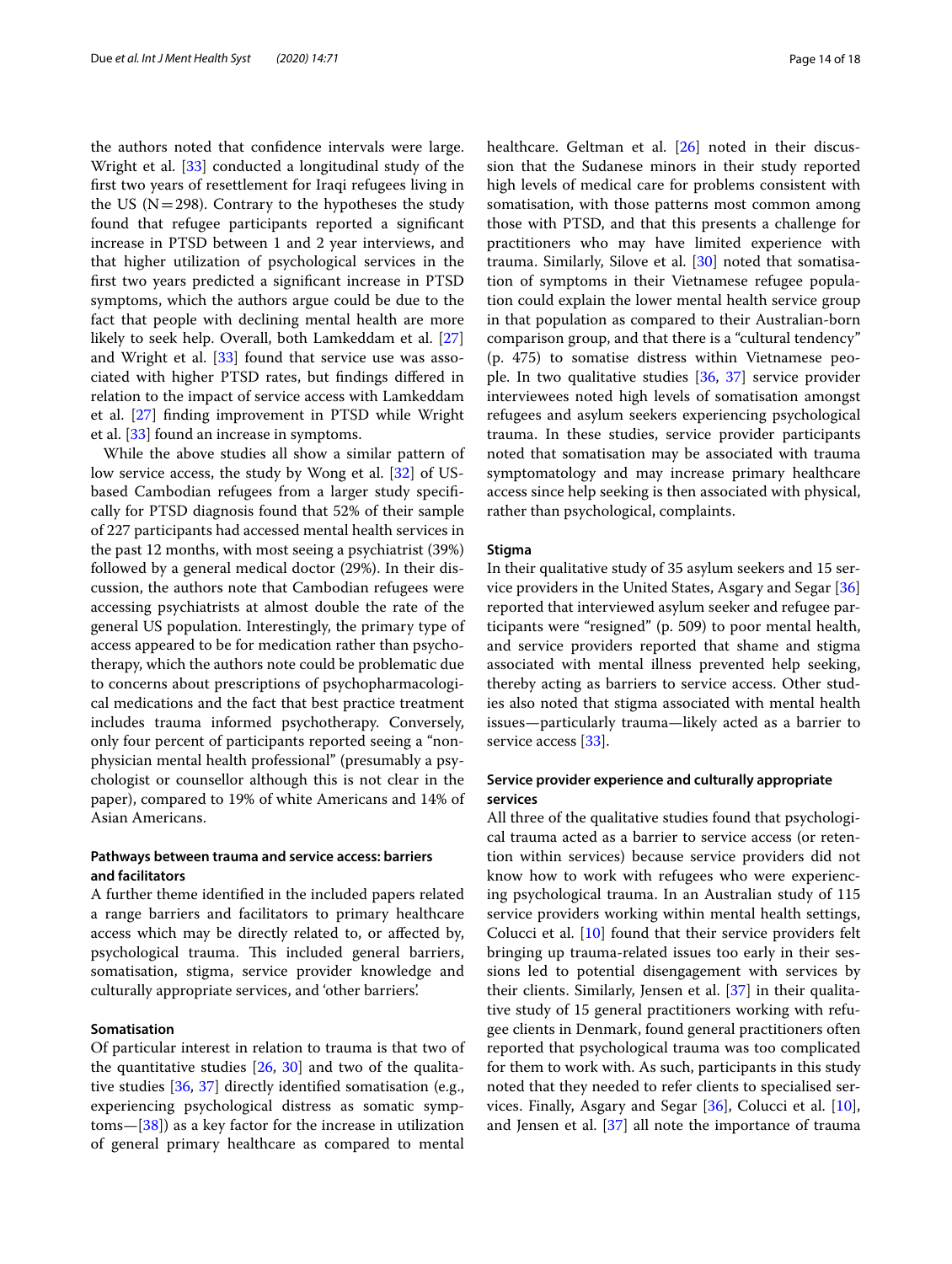informed approaches in providing services to refugees experiencing psychological trauma.

#### **Other barriers**

In their study of 124 Cambodian refugees in the US, Blair [[25\]](#page-17-12), found that those with PTSD identifed more barriers than those without: an average of 5.1 barriers as compared to 3.5 for those without PTSD. For the sample overall (those with and without PTSD—this was not presented separately), the most commonly reported barrier was "I think American medical people do not understand Cambodian health problems" ( $n=53$ ; 43% of the total sample) followed by gaining better help from family ( $n=51$ ; 41%), not understanding required paperwork  $(n=40; 32%)$ , and language and literacy issues  $(n=40;$ 32%).

Five other studies [[27,](#page-17-20) [29](#page-17-19)[–31](#page-17-24), [33](#page-17-25)] provided some refections on the potential pathways through which trauma might impact service access, although this was not included specifcally in their analysis. Key pathways noted included lack of language fuency [[27,](#page-17-20) [29,](#page-17-19) [30](#page-17-17)], health system literacy (e.g., limited awareness of available services; [\[27](#page-17-20), [29](#page-17-19), [31](#page-17-24)], lack of culturally appropriate services  $[27, 30]$  $[27, 30]$  $[27, 30]$ , high mobility  $[29]$  $[29]$  $[29]$ , and difficulty registering or being referred to services [\[29](#page-17-19)].

### **Discussion**

The studies included in this review reported variable fndings with respect to the impact of psychological trauma on access to primary healthcare services. Overall the rates of psychological trauma were high, though there was signifcant variation, likely related to variable methodologies used in the studies including diferences in sampling methods and sample characteristics as well as the trauma measures used. In general, most studies found that rates of access to mental health services were low while general healthcare access was comparable or greater than comparator groups (e.g. refugees without psychological trauma or the general population)  $[26, 28-31, 34]$  $[26, 28-31, 34]$  $[26, 28-31, 34]$  $[26, 28-31, 34]$  $[26, 28-31, 34]$  $[26, 28-31, 34]$  $[26, 28-31, 34]$  $[26, 28-31, 34]$  $[26, 28-31, 34]$ . This varies from previous research with other populations, such as that outlined in the review by Elhai and colleagues [[19](#page-17-6)], which found that mental health access for people with PTSD was associated with higher service access and use, but supports other fndings concerning the existence of trauma-specifc barriers to accessing healthcare  $[16]$  $[16]$ . The current study also identifed some key pathways through which trauma may infuence service access for refugees, particularly in relation to somatisation which appears to infuence access to services through leading people to access general or physical health services rather than those for mental health. In terms of mental health access, the fndings of this study point to some key recommendations for service providers to ensure that refugee and asylum seeker populations are able to access services if required.

The papers included in this review reported rates of psychological trauma from 4 to 70% (excluding Wong et al. [[32\]](#page-17-23), who sampled for PTSD), reflecting previous research which has identifed a wide range in reported prevalence rates for trauma in refugee populations [\[6](#page-16-5), [40\]](#page-17-28). Whilst prevalence rates were not the main focus of this review, they warrant discussion here since the wide divergence in rates illustrates some of the complexities with research in this area, and the importance of accurate measurement of psychological trauma to facilitate health service access. Previous literature has suggested cultural diferences in expressions of emotion and psychological distress as well as the specifc traumatic experiences, which could help explain this discrepancy in rates, together with diferences in the measures used [[1,](#page-16-0) [29](#page-17-19), [41](#page-17-29)[–45](#page-17-30)]. There is therefore a pressing need for research to focus on both what constitutes trauma refugees in the frst place, and how to measure the resulting construct [[46,](#page-17-31) [47](#page-17-32)].

In terms of primary healthcare access, quantitative studies included in this review found that service use for refugees experiencing psychological trauma was generally higher than the comparative groups of either refugees without PTSD [\[26\]](#page-17-16), the general population [[30\]](#page-17-17) or both [ $28$ ]. This was the case across youth [ $26$ ] and adults [ $28$ , [30\]](#page-17-17). It is possible, then, that PTSD symptomatology may lead refugees to access primary healthcare (but not mental health specifc) services despite the barriers identifed previously in other literature (e.g., transport, language, understandings of health systems, as well as somatisation  $[4, 13-15]$  $[4, 13-15]$  $[4, 13-15]$  $[4, 13-15]$ .

While rates of general healthcare access appear to be higher for refugee groups with PTSD, this was typically not the case for mental health specifc services, where access remained low. Importantly, these fndings differ from much of the previous quantitative research concerning the relationship between trauma and health service use which has found that PTSD symptoms and severity predict higher service access and use [\[19](#page-17-6)], but do support other literature which has found no relationship for trauma-specifc symptoms [[16,](#page-17-4) [48\]](#page-17-33).

Three studies found contrary findings to those outlined above [\[29](#page-17-19), [32,](#page-17-23) [35\]](#page-17-13) that may be explained by methodological considerations. Specifcally, Weine [[35\]](#page-17-13) recruited participants through diferent methods for the two groups (e.g. those who had not accessed services using network analysis and those who had were directly recruited through a clinic), resulting in potential discrepancies in other demographic criteria, although this was not noted. Sanchez-Cao et al's [[29](#page-17-19)] findings with minors living with foster carers echoes previous research with youth in care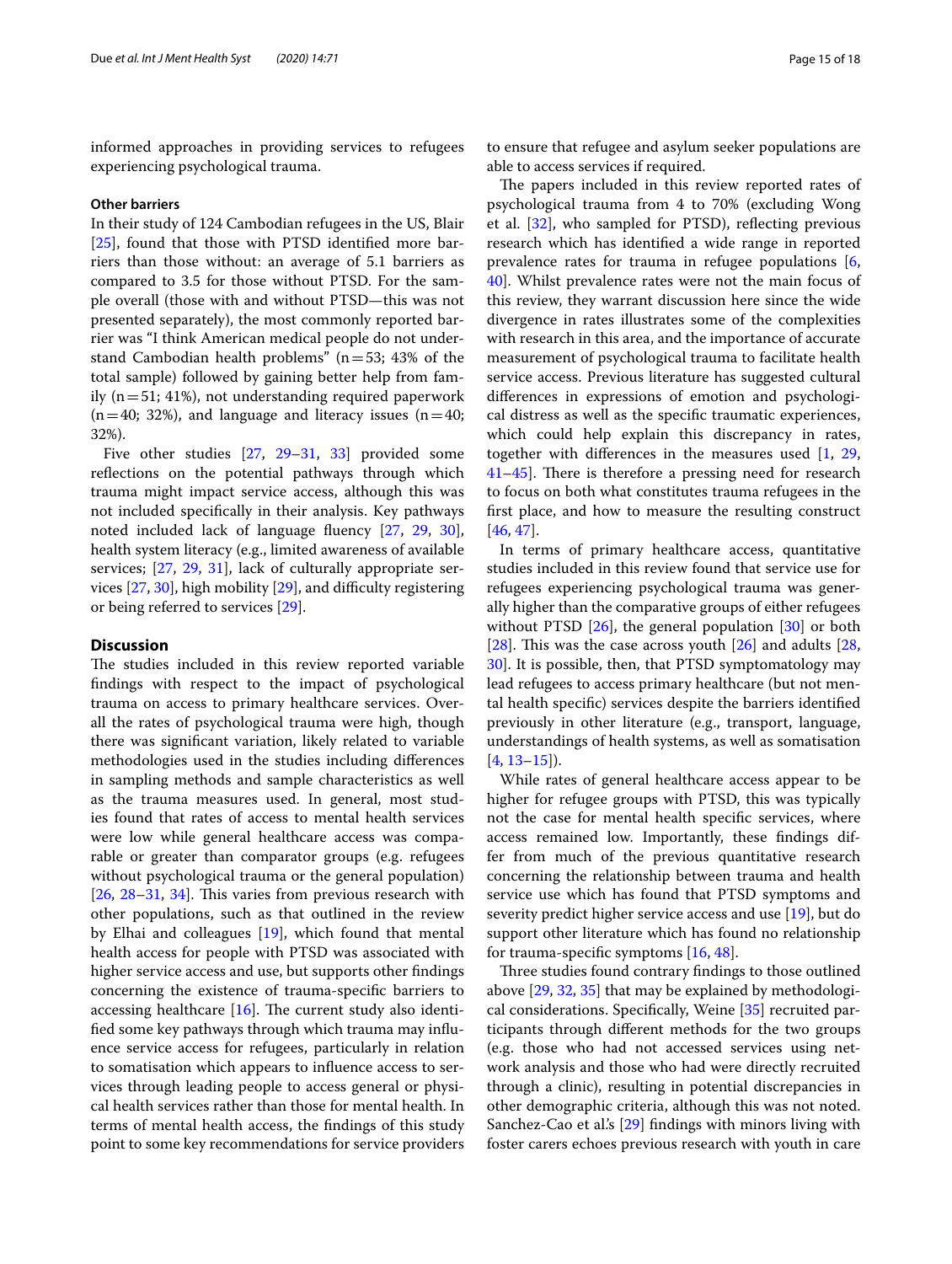and issues relying on identifcation of symptoms by car-ers [[48\]](#page-17-33). Finally, Wong et al's [[32\]](#page-17-23) sample was sourced specifcally for a PTSD diagnosis and the high rates of mental health access they found was typically for medication rather than any other mental health care. Overall, this variability in methodologies and samples represented the heterogeneity of all included studies—an issue afecting much of the literature concerning trauma and service use—which makes drawing conclusions difficult  $[19]$  $[19]$ 

The included papers identified a range of barriers and facilitators to accessing mental health care, including some trauma-specific factors. These included barriers such as stigma associated with psychological illness and trauma specifcally, lack of service provider knowledge about psychological trauma, and health system issues such as interpreter availability. These barriers reflect those found in previous literature [\[16](#page-17-4), [49](#page-17-34)]. While some aspects of these pathways (e.g., stigma) are relevant for mental health more broadly, this review also identifed some specifcally trauma related issues—most notably somatisation. The findings of some papers  $[26, 30, 36, 37]$  $[26, 30, 36, 37]$  $[26, 30, 36, 37]$  $[26, 30, 36, 37]$  $[26, 30, 36, 37]$  $[26, 30, 36, 37]$  $[26, 30, 36, 37]$  $[26, 30, 36, 37]$  $[26, 30, 36, 37]$ included in this review identifed somatisation amongst refugees, which may increase primary healthcare use rather than specifcally mental healthcare.

#### **Recommendations**

The studies included in this review made several recommendations to improve healthcare access and utilisation by refugees and asylum seekers. In particular, studies specifcally identifed comprehensive training of primary care physicians in recognising trauma symptoms, particularly somatisation, as a necessary step in improving the mental health of refugee populations and increasing utilisation of mental health services [[26,](#page-17-16) [28–](#page-17-18)[30](#page-17-17), [36](#page-17-14), [37,](#page-17-15) [51–](#page-17-35)[53\]](#page-17-36). This is particularly important given that the overall fndings of the review suggest that refugees are more likely to utilise physical rather than mental health providers. This may be explained by both the fact that those with somatic symptoms are more likely to identify physical—rather than mental—health complaints, as well as the structure of healthcare in many resettlement countries where general practitioners are often responsible for initial mental health reviews and act as the gatekeepers to specialised mental health care, that may entail negotiation of complex referral pathways [[54\]](#page-17-37). As such, there is a clear need for primary healthcare providers who are on the front line of service access (such as general practitioners) to have specialised trauma training—particularly in relation to somatisation as a key symptom of psychological trauma for many refugees [\[27](#page-17-20), [28\]](#page-17-18); also found in previous research [\[55](#page-17-38)].

Other key recommendations included taking into account community understandings of mental health and psychological trauma in provision of services [\[31](#page-17-24)], including the use of outreach and community mental health services to work in partnership with communities  $[10, 25, 36]$  $[10, 25, 36]$  $[10, 25, 36]$  $[10, 25, 36]$  $[10, 25, 36]$ . This has been identified in research with refugee populations more generally [[56,](#page-17-39) [57\]](#page-17-40) but the presence of psychological trauma arguably makes partnerships more important given the complex symptom profiles associated with trauma. The use of interpreters was also raised [\[28,](#page-17-18) [32](#page-17-23), [37\]](#page-17-15), reflecting previous research in relation to mental health and general health care [[10](#page-17-22), [50\]](#page-17-41), highlighting the need for both access to interpreters and specialised mental health care training for interpreters themselves—including in relation to trauma informed care. Reducing cost [[36\]](#page-17-14) and addressing resettlement challenges such as food security, housing issues, and employment which may act as barriers due to their immediate priority status for people were also discussed  $[30, 33, 36]$  $[30, 33, 36]$  $[30, 33, 36]$  $[30, 33, 36]$  $[30, 33, 36]$  $[30, 33, 36]$ . Wright et al.  $[33]$  note that trauma exacerbates these challenges, creating double binds for many refugees where they cannot secure housing (for example) due to trauma symptoms, which in turn prevents them from seeking mental health care. Research into social determinants of health support these recommendations given that these issues will also impact health themselves [[58\]](#page-17-42).

Culturally appropriate [[10,](#page-17-22) [26,](#page-17-16) [36](#page-17-14), [37\]](#page-17-15) and traumainformed care [\[27](#page-17-20), [28](#page-17-18), [32](#page-17-23)] were also advocated, with culturally appropriate methods and trauma informed practice a key feature of broader research [[6,](#page-16-5) [40](#page-17-28), [47](#page-17-32)]. In the case of refugees specifcally, this included training in the specifc needs of this community rather than broad discussions of culture or psychological trauma. For children and young people, child-appropriate methods such as "toolboxes" to work through emotional expression which may be particularly afected by psychological trauma in children and young people were highlighted as important [\[34](#page-17-21)], and this could be particularly the case of unaccompanied minors where it is particularly important that healthcare provides a child-friendly pathway to emotional expression and advocacy. Similarly, developing relationships—including building trust and rapport were identifed in some studies as particularly important for children and young people experiencing psychological trauma [\[29](#page-17-19)].

#### **Limitations**

This review has several limitations. In particular, our search strategy included only English language articles from electronic databases which presents a source of bias, particularly given the subject area. It is also worth noting that the broad and often unclear use of the term 'trauma' in literature describing refugee experiences required us to narrow our defnition in order to focus our analysis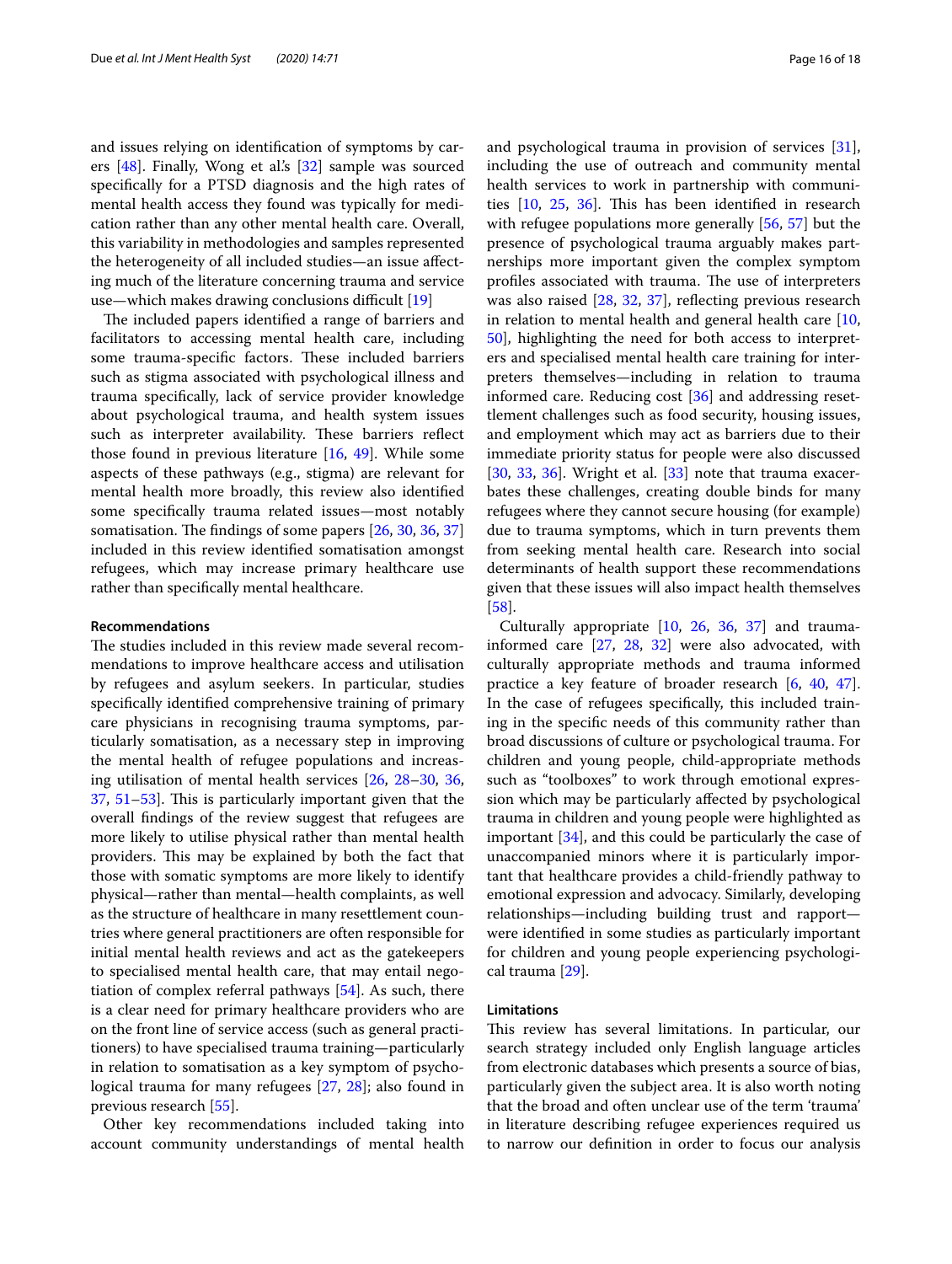on those studies with specifc trauma measures or mention of psychological trauma. It is possible that in doing so we excluded some studies with relevant fndings, and this is particularly true since trauma is often co-morbid with other mental illness and physical health conditions. Relatedly, the large range of measures used for psychological trauma meant that providing a consistent picture of the impact of psychological trauma on healthcare utilisation was challenging—an issue noted in the feld more generally [[47](#page-17-32)]. It is also noteworthy that previous research has found cultural diferences in the expression of emotional distress, which also leads to diferences in PTSD or trauma symptomatology  $[1, 29, 41-45]$  $[1, 29, 41-45]$  $[1, 29, 41-45]$  $[1, 29, 41-45]$  $[1, 29, 41-45]$  $[1, 29, 41-45]$ . This makes drawing conclusions across the diverse cultural groups included in this study challenging, and future research would usefully consider the specifc efect psychological trauma may have on service access for specifc cultural or ethnic groups. Finally, our focus on primary healthcare means that this review is unable to comment on whether not accessing appropriate care may lead to higher presentation to hospitals or emergency services, or indeed the consequences of not accessing care more broadly.

### **Conclusion**

While a large range of previous research has indicated that refugees and asylum seekers face numerous barriers to accessing primary healthcare—including mental healthcare—this review indicates that people experiencing psychological trauma face a range of additional barriers that warrant specific consideration. This is particularly true for somatisation, which is characteristic of the experience of many refugees  $[55]$  $[55]$ . The review therefore indicates a range of implications for both general primary health care and mental healthcare specifcally, including more streamlined referral processes into mental health services, training in psychological trauma and somatisation for general healthcare providers, and community and outreach services which may assist in reducing stigma and increasing service access. The review also supports previous calls for research into cross-culturally validated therapeutic tools and increasing availability of interpreters. Overall, there is a need for more robust research concerning psychological trauma and access to care for refugees, in order to ensure appropriate health care.

#### **Abbreviations**

CIDI-WHO: Composite International Diagnostic Interview-World Health Organisation; HSC: Hopkins Symptom Checklist; HTQ: Harvard Trauma Questionnaire; MMAT: Multi-Method Appraisal Tool; PTSD: Post-Traumatic Stress Disorder; UNHCR: United Nations High Commission for Refugees.

#### **Acknowledgements**

The authors would like to acknowledge the research librarians at Flinders University who assisted with the search strategy.

#### **Authors' contributions**

CD formulated the research question and study design, assisted in the identifcation of eligible studies, data extraction, data synthesis and led the preparation of the draft manuscript. EG conducted the search, led the identifcation of eligible studies, and assisted in data extract and synthesis. AZ worked with CD on the formulation of the research question and study design, assisted in the identifcation of eligible studies, data extract and synthesis, and co-wrote the draft manuscript. All authors read and approved the fnal manuscript.

#### **Funding**

Not applicable.

#### **Availability of data and materials**

Data sharing is not applicable to this article as no datasets were generated or analysed during the current study.

#### **Ethics approval and consent to participate**

Not applicable.

#### **Consent for publication**

Not applicable.

#### **Competing interests**

The authors declare that they have no competing interests.

#### **Author details**

<sup>1</sup> School of Psychology, North Terrace, The University of Adelaide, Adelaide 5001, Australia. <sup>2</sup> The Southgate Institute for Health, Society and Equity, Flinders University, GPO Box 2100, Adelaide 5001, Australia.

#### Received: 10 March 2020 Accepted: 4 September 2020 Published online: 11 September 2020

#### **References**

- <span id="page-16-0"></span>1. Fazel M, Wheeler J, Danesh J. Prevalence of serious mental disorder in 7000 refugees resettled in western countries: a systematic review. Lancet. 2005;365:1309–14.
- <span id="page-16-1"></span>2. Murray KE, Davidson GR, Schweitzer RD. Review of refugee mental health interventions following resettlement: best practices and recommendations. Am J Orthopsychiatr. 2010;80:576–85.
- <span id="page-16-2"></span>3. Joshi C, Russell G, Cheng IH, Kay M, Pottie K, Alston M, Smith M, Chan B, Vasi S, Lo W, et al. A narrative synthesis of the impact of primary health care delivery models for refugees in resettlement countries on access, quality and coordination. Int J Equity Health. 2013;12:88.
- <span id="page-16-3"></span>4. Steel Z, McDonald R, Silove D, et al. Pathways to the frst contact with specialist mental health care. Aust NZ J Psychiatry. 2006;40(4):347–54.
- <span id="page-16-4"></span>5. WHO and Wonca Working Party on Mental Health. What is primary care mental health? Mental Health Fam Med. 2008;5(1):9–13.
- <span id="page-16-5"></span>6. O'Donnell CA, Burns N, Mair FS, Dowrick C, Clissmann C, van den Muijsenbergh M, van Weel-Baumgarten E, Lionis C, Papadakaki M, Saridaki A, et al. Reducing the health care burden for marginalised migrants: the potential role for primary care in Europe. Health Policy. 2016;120:495–508.
- 7. Cloitre M, Courtois CA, Charuvastra A, Carapezza R, Stolbach BC, Green BL. Treatment of complex PTSD: results of the ISTSS expert clinician survey on best practices. J Trauma Stress. 2011;24:615–27.
- <span id="page-16-6"></span>8. Nickerson A, Bryant RA, Silove D, Steel Z. A critical review of psychological treatments of posttraumatic stress disorder in refugees. Clin Psychol Rev. 2011;31:399–417.
- <span id="page-16-7"></span>9. Feldman R. Primary health care for refugees and asylum seekers: a review of the literature and a framework for services. Public Health. 2006;120:809–16.